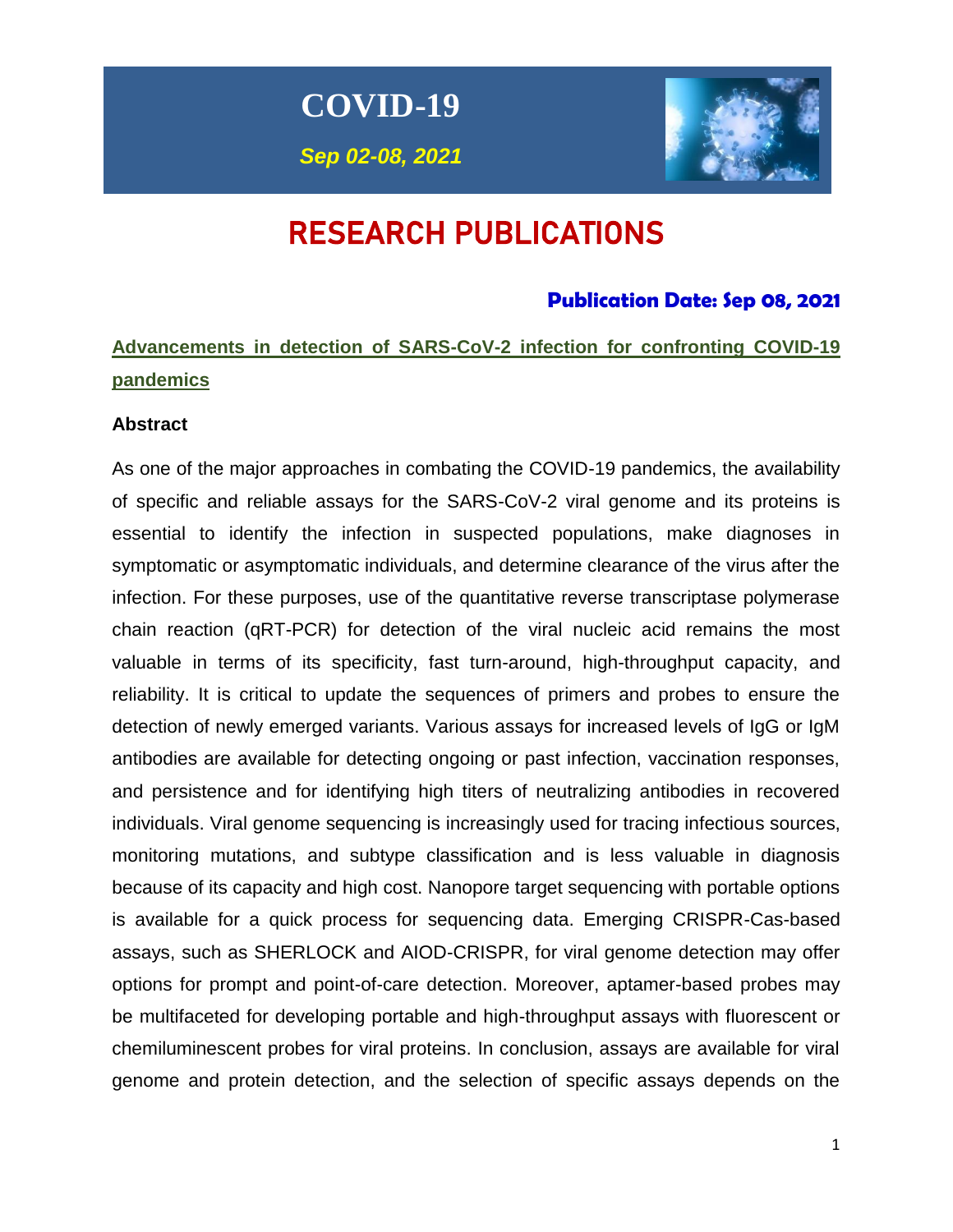purposes of prevention, diagnosis and pandemic control, or monitoring of vaccination efficacy.

#### **Reference**

https://www.nature.com/articles/s41374-021-00663-w

**Interactions of anti-COVID-19 drug candidates with hepatic transporters may cause liver toxicity and affect pharmacokinetics**

#### **Abstract**

Transporters in the human liver play a major role in the clearance of endo- and xenobiotics. Apical (canalicular) transporters extrude compounds to the bile, while basolateral hepatocyte transporters promote the uptake of, or expel, various compounds from/into the venous blood stream. In the present work, the *in vitro* interactions of some key repurposed drugs advocated to treat COVID-19 (lopinavir, ritonavir, ivermectin, remdesivir and favipiravir), with the key drug transporters of hepatocytes, were examined. These transporters included ABCB11/BSEP, ABCC2/MRP2, and SLC47A1/MATE1 in the canalicular membrane, as well as ABCC3/MRP3, ABCC4/MRP4, SLC22A1/OCT1, SLCO1B1/OATP1B1, SLCO1B3/OATP1B3, and SLC10A1/NTCP, residing in the basolateral membrane. Lopinavir and ritonavir in low micromolar concentrations inhibited BSEP and MATE1 exporters, as well as OATP1B1/1B3 uptake transporters. Ritonavir had a similar inhibitory pattern, also inhibiting OCT1. Remdesivir strongly inhibited MRP4, OATP1B1/1B3, MATE1 and OCT1. Favipiravir had no significant effect on any of these transporters. Since both general drug metabolism and drug-induced liver toxicity are strongly dependent on the functioning of these transporters, the various interactions reported here may have important clinical relevance in the drug treatment of this viral disease and the existing co-morbidities.

#### **Reference**

https://www.nature.com/articles/s41598-021-97160-3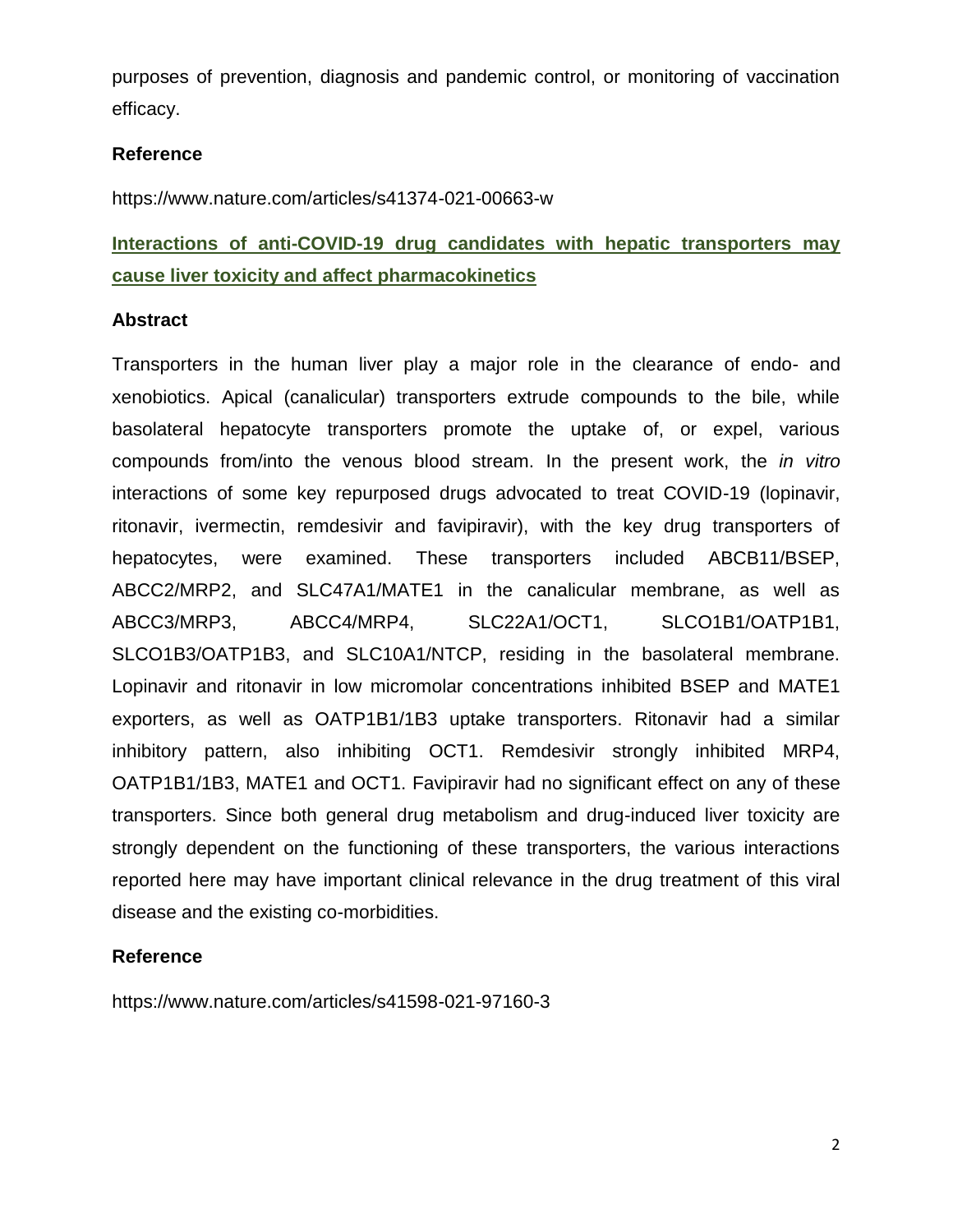#### **Neutralizing antibodies for the prevention and treatment of COVID-19**

## **Abstract**

Severe acute respiratory syndrome coronavirus-2 (SARS-CoV-2) initiates the infection process by binding to the viral cellular receptor angiotensin-converting enzyme 2 through the receptor-binding domain (RBD) in the S1 subunit of the viral spike (S) protein. This event is followed by virus–cell membrane fusion mediated by the S2 subunit, which allows virus entry into the host cell. Therefore, the SARS-CoV-2 S protein is a key therapeutic target, and prevention and treatment of coronavirus disease 2019 (COVID-19) have focused on the development of neutralizing monoclonal antibodies (nAbs) that target this protein. In this review, the nAbs targeting SARS-CoV-2 proteins were summarized that have been developed to date, with a focus on the Nterminal domain and RBD of the S protein. The roles were also described that binding affinity, neutralizing activity, and protection provided by these nAbs play in the prevention and treatment of COVID-19 and discuss the potential to improve nAb efficiency against multiple SARS-CoV-2 variants. This review provides important information for the development of effective nAbs with broad-spectrum activity against current and future SARS-CoV-2 strains.

# **Reference**

https://www.nature.com/articles/s41423-021-00752-2

# **Telaprevir is a potential drug for repurposing against SARS-CoV-2: Computational and** *in vitro* **studies**

# **Abstract**

Drug repurposing is an important approach to the assignment of already approved drugs for new indications. This technique bypasses some steps in the traditional drug approval system, which saves time and lives in the case of pandemics. Direct acting antivirals (DAAs) have repeatedly repurposed from treating one virus to another. In this study, 16 FDA-approved hepatitis C virus (HCV) DAA drugs were studied to explore their activities against severe acute respiratory syndrome coronavirus 2 (SARS-CoV-2) human and viral targets. Among the 16 HCV DAA drugs, telaprevir has shown the best *in silico* evidence to work on both indirect human targets (cathepsin L [CTSL] and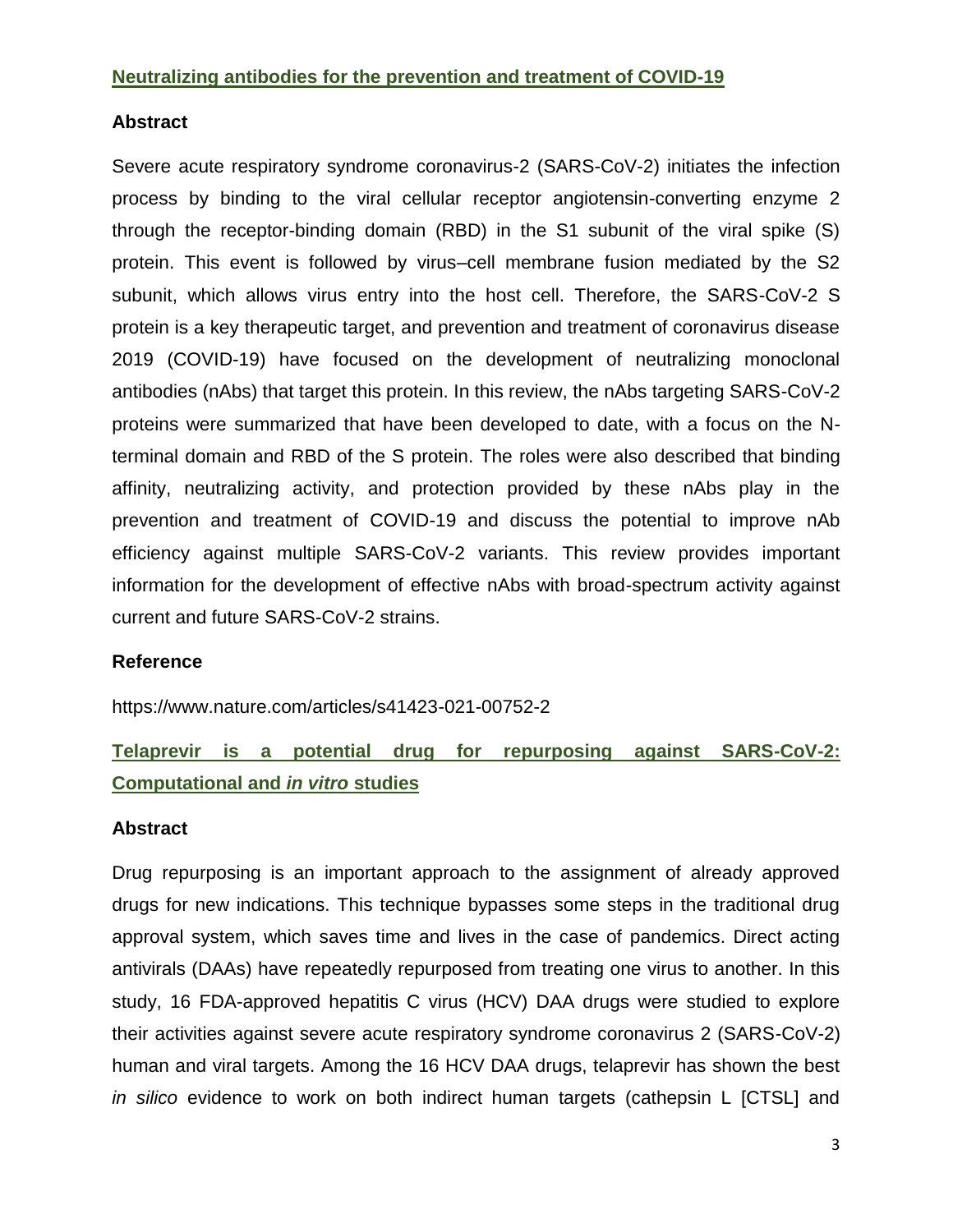human angiotensin-converting enzyme 2 [hACE2] receptor) and direct viral targets (main protease [Mpro]). Moreover, the docked poses of telaprevir inside both hACE2 and Mpro were subjected to additional molecular dynamics simulations monitored by calculating the binding free energy using MM-GBSA. In vitro analysis of telaprevir showed inhibition of SARS-CoV-2 replication in cell culture (IC<sub>50</sub> = 11.552 µM, CC<sub>50</sub> = 60.865 μM, and selectivity index = 5.27). Accordingly, based on the *in silico* studies and supported by the presented in vitro analysis, we suggest that telaprevir may be considered for therapeutic development against SARS-CoV-2.

# **Reference**

https://www.cell.com/heliyon/fulltext/S2405-8440(21)02065-X

# **Genomics, social media and mobile phone data enable mapping of SARS-CoV-2 lineages to inform health policy in Bangladesh**

#### **Abstract**

Genomics, combined with population mobility data, used to map importation and spatial spread of SARS-CoV-2 in high-income countries has enabled the implementation of local control measures. Here, to track the spread of SARS-CoV-2 lineages in Bangladesh at the national level, outbreak trajectory and variant emergence using genomics, Facebook 'Data for Good' and data from three mobile phone operators, were analysed. The complete genomes of 67 SARS-CoV-2 samples (collected by the IEDCR in Bangladesh between March and July 2020) were sequenced and combined these data with 324 publicly available Global Initiative on Sharing All Influenza Data (GISAID) SARS-CoV-2 genomes from Bangladesh at that time. It was found that most (85%) of the sequenced isolates were Pango lineage B.1.1.25 (58%), B.1.1 (19%) or B.1.36 (8%) in early-mid 2020. Bayesian time-scaled phylogenetic analysis predicted that SARS-CoV-2 first emerged during mid-February in Bangladesh, from abroad, with the first case of coronavirus disease 2019 (COVID-19) reported on 8 March 2020. At the end of March 2020, three discrete lineages expanded and spread clonally across Bangladesh. The shifting pattern of viral diversity in Bangladesh, combined with the mobility data, revealed that the mass migration of people from cities to rural areas at the end of March, followed by frequent travel between Dhaka (the capital of Bangladesh) and the rest of the country, disseminated three dominant viral lineages. Further analysis of an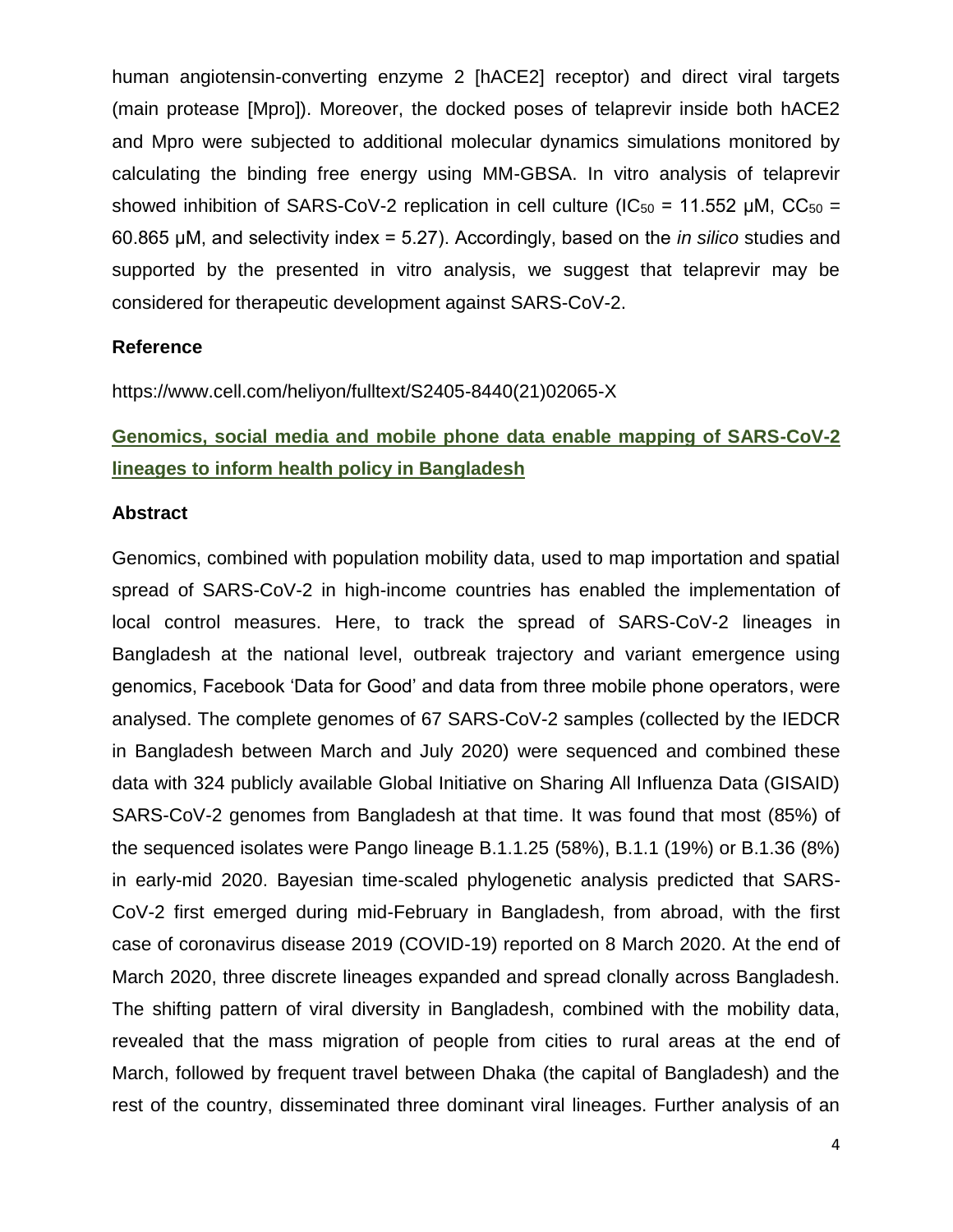additional 85 genomes (November 2020 to April 2021) found that importation of variant of concern Beta (B.1.351) had occurred and that Beta had become dominant in Dhaka. Our interpretation that population mobility out of Dhaka, and travel from urban hotspots to rural areas, disseminated lineages in Bangladesh in the first wave continues to inform government policies to control national case numbers by limiting within-country travel.

#### **Reference**

https://www.nature.com/articles/s41564-021-00955-3

# **Conventional oxygen therapy versus CPAP as a ceiling of care in ward-based patients with COVID-19: A multi-centre cohort evaluation**

# **Abstract**

*Background*: Continuous positive airway pressure (CPAP) therapy is commonly used for respiratory failure due to severe COVID-19 pneumonitis, including in patients deemed not likely to benefit from invasive mechanical ventilation (nIMV). Little evidence exists demonstrating superiority over conventional oxygen therapy, whilst ward-level delivery of CPAP presents practical challenges. It was sought to compare clinical outcomes of oxygen therapy versus CPAP therapy in patients with COVID-19 who were nIMV.

*Methods*: This retrospective multi-centre cohort evaluation included patients diagnosed with COVID-19 who were nIMV, had a treatment escalation plan of ward-level care and clinical frailty scale  $\leq 6$ . Recruitment occurred during the first two waves of the UK COVID-19 pandemic in 2020; from 1st March to May 31st, and from 1st September to 31st December. Patients given CPAP were compared to patients receiving oxygen therapy that required FiO<sub>2</sub> ≥0.4 for more than 12 hours at hospitals not providing wardlevel CPAP. Logistic regression modelling was performed to compare 30-day mortality between treatment groups, accounting for important confounders and within-hospital clustering.

*Findings*: Seven hospitals provided data for 479 patients during the UK COVID-19 pandemic in 2020. Overall 30-day mortality was 75.6% in the oxygen group (186/246 patients) and 77.7% in the CPAP group (181/233 patients). A lack of evidence for a treatment effect persisted in the adjusted model (adjusted odds ratio 0.84 95% CI 0.57-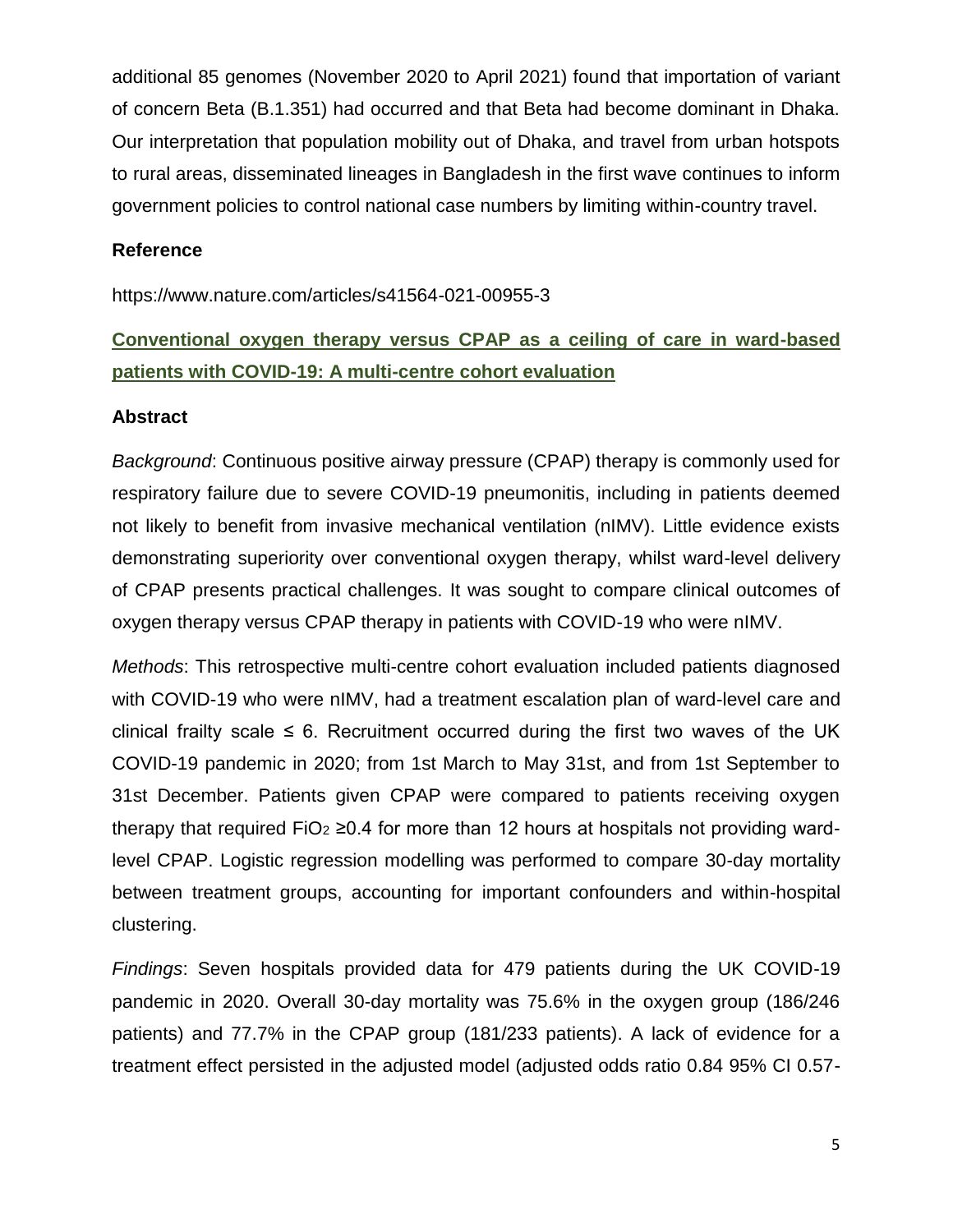1.23, p=0.37). 49.8% of patients receiving CPAP-therapy (118/237) chose to discontinue it.

*Interpretation*: No survival difference was found between using oxygen alone or CPAP to treat patients with severe COVID-19 who were nIMV. A high patient-initiated discontinuation rate for CPAP suggests a significant treatment burden. Further reflection is warranted on the current treatment guidance and widespread application of CPAP in this setting.

# **Reference**

https://www.thelancet.com/journals/eclinm/article/PIIS2589-5370(21)00402-8/fulltext

# **A universal bacteriophage T4 nanoparticle platform to design multiplex SARS-CoV-2 vaccine candidates by CRISPR engineering**

#### **Abstract**

A "universal" platform that can rapidly generate multiplex vaccine candidates is critically needed to control pandemics. Using the severe acute respiratory syndrome coronavirus 2 as a model, we have developed such a platform by CRISPR engineering of bacteriophage T4. A pipeline of vaccine candidates was engineered by incorporating various viral components into appropriate compartments of phage nanoparticle structure. These include expressible spike genes in genome, spike and envelope epitopes as surface decorations, and nucleocapsid proteins in packaged core. Phage decorated with spike trimers was found to be the most potent vaccine candidate in animal models. Without any adjuvant, this vaccine stimulated robust immune responses, both T helper cell 1 (TH1) and TH2 immunoglobulin G subclasses, blocked virus-receptor interactions, neutralized viral infection, and conferred complete protection against viral challenge. This new nanovaccine design framework might allow the rapid deployment of effective adjuvant-free phage-based vaccines against any emerging pathogen in the future.

# **Reference**

https://www.science.org/doi/10.1126/sciadv.abh1547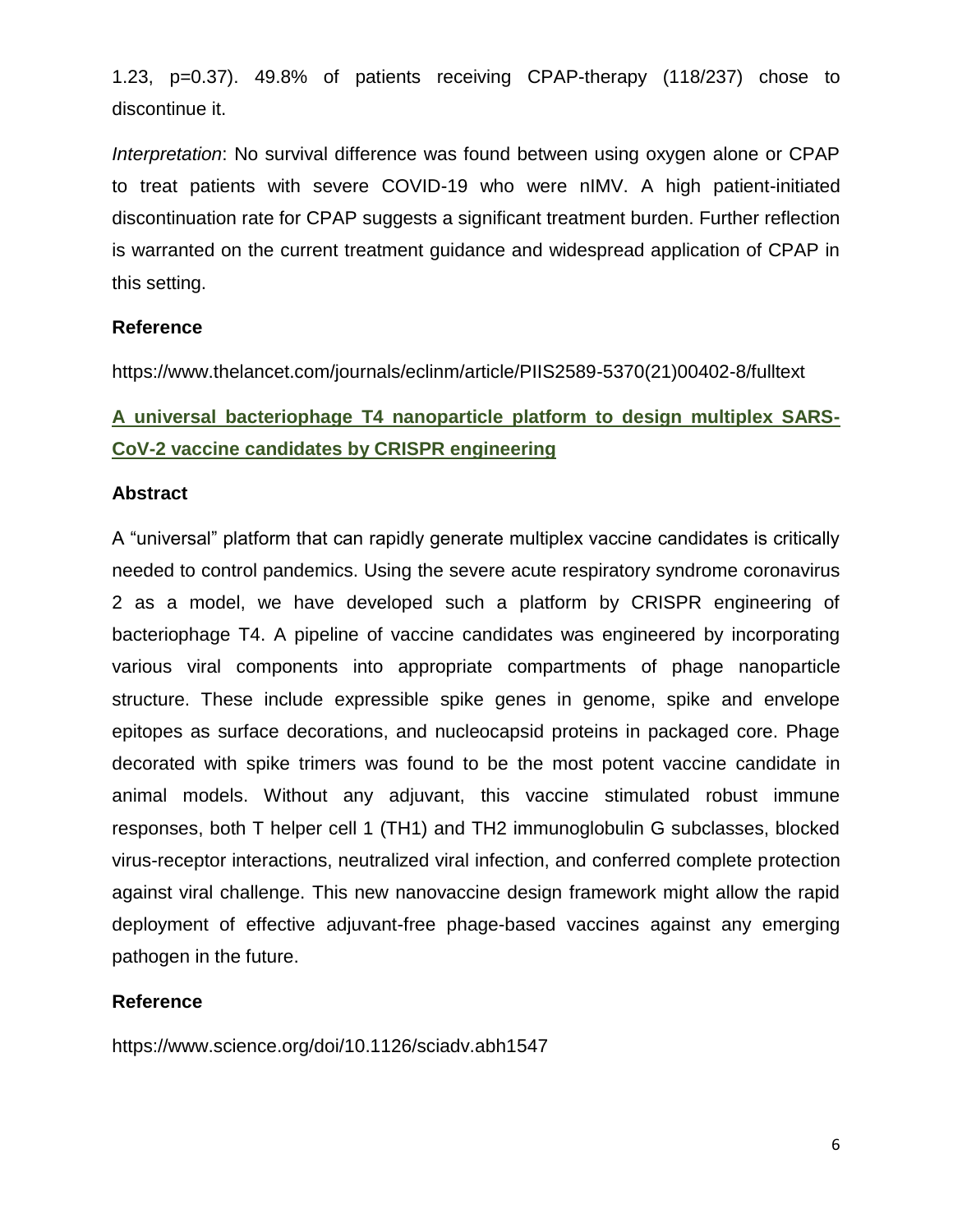#### **Platelets amplify endotheliopathy in COVID-19**

#### **Abstract**

Given the evidence for a hyperactive platelet phenotype in COVID-19, effector cell properties of COVID-19 platelets on endothelial cells (ECs) were investigated. Integration of EC and platelet RNA sequencing revealed that platelet-released factors in COVID-19 promote an inflammatory hypercoagulable endotheliopathy. We identified S100A8 and S100A9 as transcripts enriched in COVID-19 platelets and were induced by megakaryocyte infection with SARS-CoV-2. Consistent with increased gene expression, the heterodimer protein product of S100A8/A9, myeloid-related protein (MRP) 8/14, was released to a greater extent by platelets from COVID-19 patients relative to controls. It was demonstrated that platelet-derived MRP8/14 activates ECs, promotes an inflammatory hypercoagulable phenotype, and is a significant contributor to poor clinical outcomes in COVID-19 patients. Last, evidence was presented that targeting platelet P2Y12 represents a promising candidate to reduce proinflammatory platelet-endothelial interactions. Together, these findings demonstrate a previously unappreciated role for platelets and their activation-induced endotheliopathy in COVID-19.

#### **Reference**

https://www.science.org/doi/10.1126/sciadv.abh2434

# **Publication Date: Sep 07, 2021**

# **Functional comparison of MERS-coronavirus lineages reveals increased replicative fitness of the recombinant lineage 5**

#### **Abstract**

Middle East respiratory syndrome coronavirus (MERS-CoV) is enzootic in dromedary camels across the Middle East and Africa. Virus-induced pneumonia in humans results from animal contact, with a potential for limited onward transmission. Phenotypic changes have been suspected after a novel recombinant clade (lineage 5) caused large nosocomial outbreaks in Saudi Arabia and South Korea in 2016. However, there has been no functional assessment. Here a comprehensive *in vitro* and *ex vivo* comparison of viruses from parental and recombinant virus lineages (lineage 3, n = 7; lineage 4,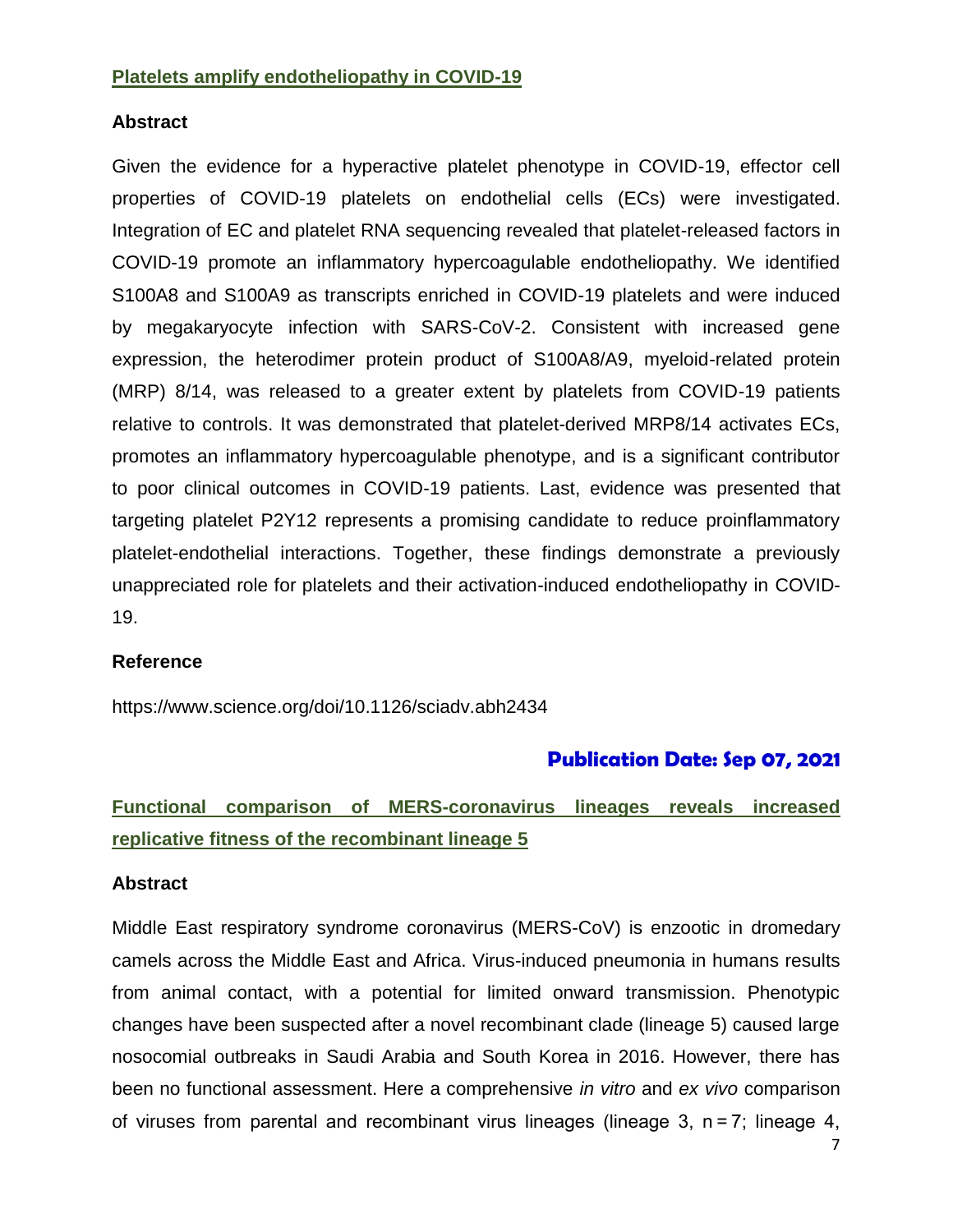n = 8; lineage 5, n = 9 viruses) was performed from Saudi Arabia, isolated immediately before and after the shift toward lineage 5. Replication of lineage 5 viruses is significantly increased. Transcriptional profiling finds reduced induction of immune genes IFNB1, CCL5, and IFNL1 in lung cells infected with lineage 5 strains. Phenotypic differences may be determined by IFN antagonism based on experiments using IFN receptor knock out and signaling inhibition. Additionally, lineage 5 is more resilient against IFN pre-treatment of Calu-3 cells (ca. 10-fold difference in replication). This phenotypic change associated with lineage 5 has remained undiscovered by viral sequence surveillance, but may be a relevant indicator of pandemic potential.

#### **Reference**

https://www.nature.com/articles/s41467-021-25519-1

# **Implementation of an efficient SARS-CoV-2 specimen pooling strategy for high throughput diagnostic testing**

#### **Abstract**

The rapid identification and isolation of infected individuals remains a key strategy for controlling the spread of SARS-CoV-2. Frequent testing of populations to detect infection early in asymptomatic or presymptomatic individuals can be a powerful tool for intercepting transmission, especially when the viral prevalence is low. However, RT-PCR testing—the gold standard of SARS-CoV-2 diagnosis—is expensive, making regular testing of every individual unfeasible. Sample pooling is one approach to lowering costs. By combining samples and testing them in groups the number of tests required is reduced, substantially lowering costs. Here it was reported on the implementation of pooling strategies using 3-d and 4-d hypercubes to test a professional sports team in South Africa. It was shown that infected samples can be reliably detected in groups of 27 and 81, with minimal loss of assay sensitivity for samples with individual Ct values of up to 32. It was reported on the automation of sample pooling, using a liquid-handling robot and an automated web interface to identify positive samples. It was concluded that hypercube pooling allows for the reliable RT-PCR detection of SARS-CoV-2 infection, at significantly lower costs than lateral flow antigen (LFA) tests.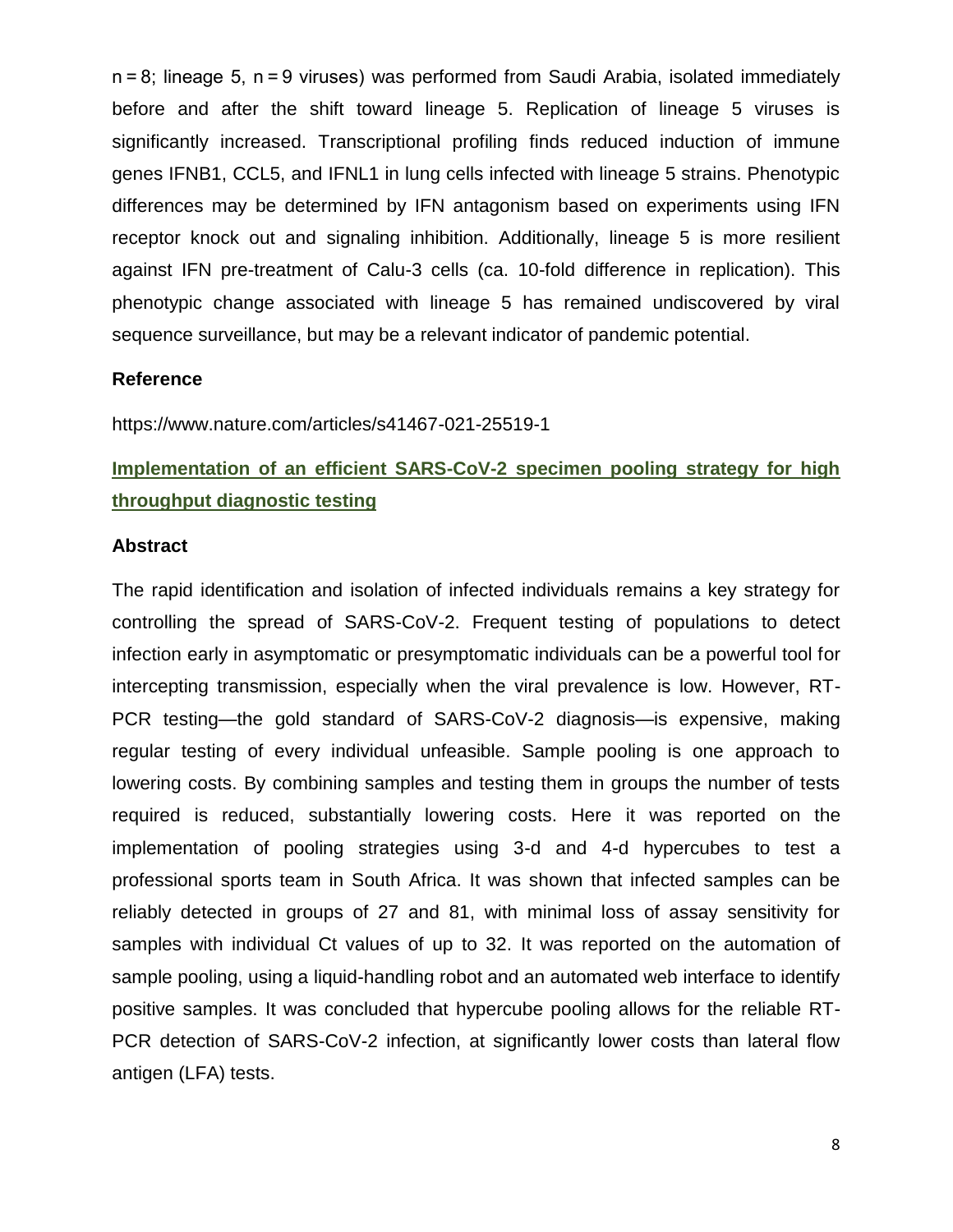# **Reference**

https://www.nature.com/articles/s41598-021-96934-z

# **C60 fullerene against SARS-CoV-2 coronavirus: An** *in silico* **insight**

### **Abstract**

Based on WHO reports the new SARS-CoV-2 coronavirus is currently widespread all over the world. So far > 162 million cases have been confirmed, including > 3 million deaths. Because of the pandemic still spreading across the globe the accomplishment of computational methods to find new potential mechanisms of virus inhibitions is necessary. According to the fact that C<sub>60</sub> fullerene (a sphere-shaped molecule consisting of carbon) has shown inhibitory activity against various protein targets, here the analysis of the potential binding mechanism between SARS-CoV-2 proteins 3CLpro and RdRp with  $C_{60}$  fullerene was done; it has resulted in one and two possible binding mechanisms, respectively. In the case of 3CLpro, C<sub>60</sub> fullerene interacts in the catalytic binding pocket. And for RdRp in the first model  $C_{60}$  fullerene blocks RNA synthesis pore and in the second one it prevents binding with Nsp8 co-factor (without this complex formation, RdRp can't perform its initial functions). Then the molecular dynamics simulation confirmed the stability of created complexes. The obtained results might be a basis for other computational studies of 3CLPro and RdRp potential inhibition ways as well as the potential usage of  $C_{60}$  fullerene in the fight against COVID-19 disease.

# **Reference**

https://www.nature.com/articles/s41598-021-97268-6

# **Dynamics of SARS-CoV-2 mutations reveals regional-specificity and similar trends of N501 and high-frequency mutation N501Y in different levels of control measures**

# **Abstract**

Coronavirus disease 2019 (COVID-19) is a contagious disease caused by severe acute respiratory syndrome coronavirus 2 (SARS-CoV-2). This disease has spread globally, causing more than 161.5 million cases and 3.3 million deaths to date. Surveillance and monitoring of new mutations in the virus' genome are crucial to our understanding of the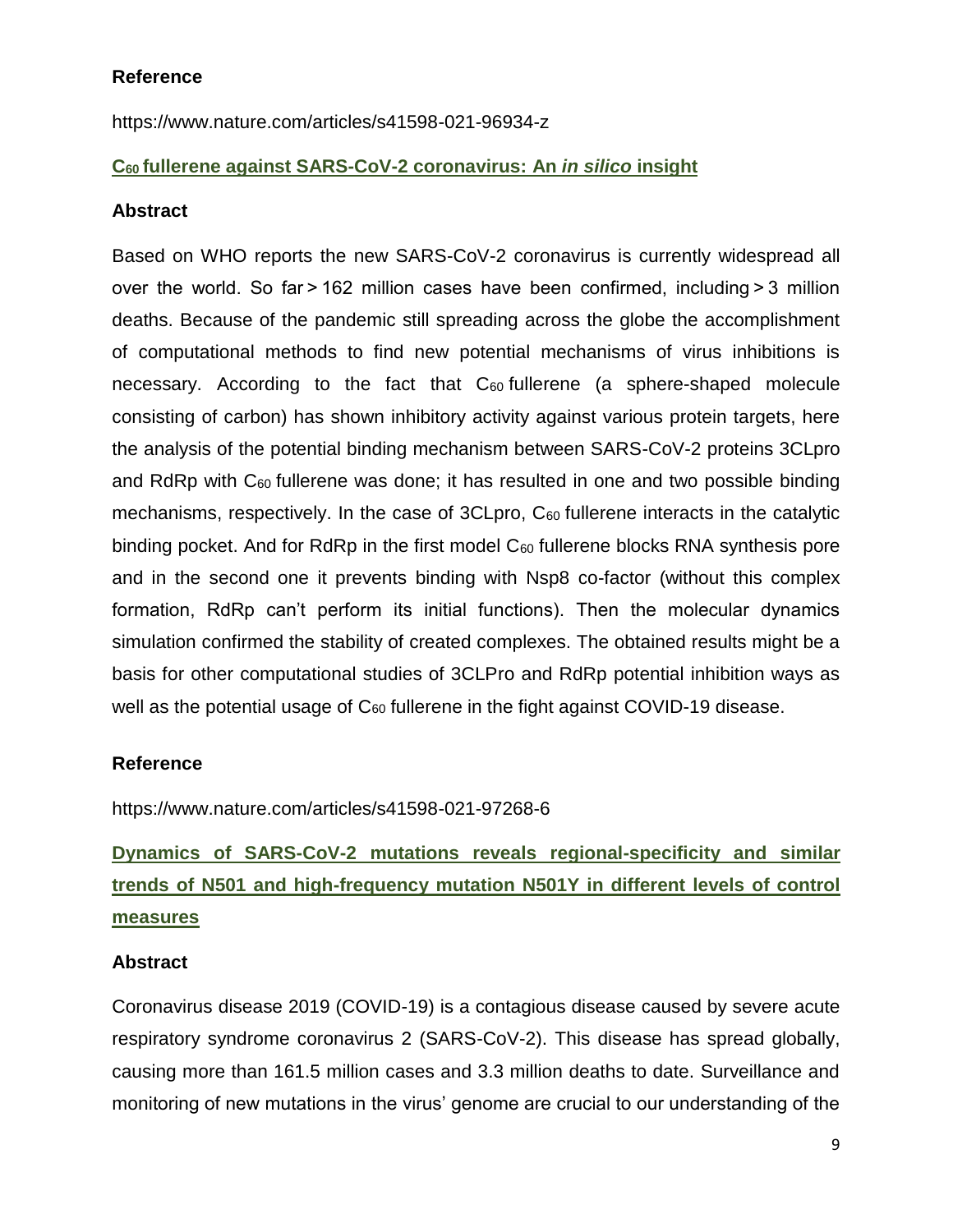adaptation of SARS-CoV-2. Moreover, how the temporal dynamics of these mutations is influenced by control measures and non-pharmaceutical interventions (NPIs) is poorly understood. Using 1,058,020 SARS-CoV-2 from sequenced COVID-19 cases from 98 countries (totaling 714 country-month combinations), we perform a normalization by COVID-19 cases to calculate the relative frequency of SARS-CoV-2 mutations and explore their dynamics over time. 115 Mutations were found, estimated to be present in more than 3% of global COVID-19 cases and determined three types of mutation dynamics: high-frequency, medium-frequency, and low-frequency. Classification of mutations based on temporal dynamics enable us to examine viral adaptation and evaluate the effects of implemented control measures in virus evolution during the pandemic. It was shown that medium-frequency mutations are characterized by high prevalence in specific regions and/or in constant competition with other mutations in several regions. Finally, taking N501Y mutation as representative of high-frequency mutations, we showed that level of control measure stringency negatively correlates with the effective reproduction number of SARS-CoV-2 with high-frequency or not-highfrequency and both follows similar trends in different levels of stringency.

#### **Reference**

https://www.nature.com/articles/s41598-021-97267-7

# **SARS-CoV2 infection: Functional and morphological cardiopulmonary changes in elite handball players**

#### **Abstract**

There is increasing evidence of cardiac involvement post-SARS-CoV-2 infections in symptomatic as well as in oligo- and asymptomatic athletes. This study aimed to characterize the possible early effects of SARS-CoV-2 infections on myocardial morphology and cardiopulmonary function in athletes. Eight male elite handball players  $(27±3.5 y)$  with past SARS-CoV-2 infection were compared with four uninfected teammates (22 $\pm$ 2.6 y). Infected athletes were examined 19 $\pm$ 7 days after the first positive PCR test. Echocardiographic assessment of the global longitudinal strain under resting conditions was not significantly changed (−17.7% vs. −18.1%). However, magnetic resonance imaging showed minor signs of acute inflammation/oedema in all infected athletes (T2-mapping: $+4.1$  ms,  $p = 0.034$ ) without reaching the Lake-Louis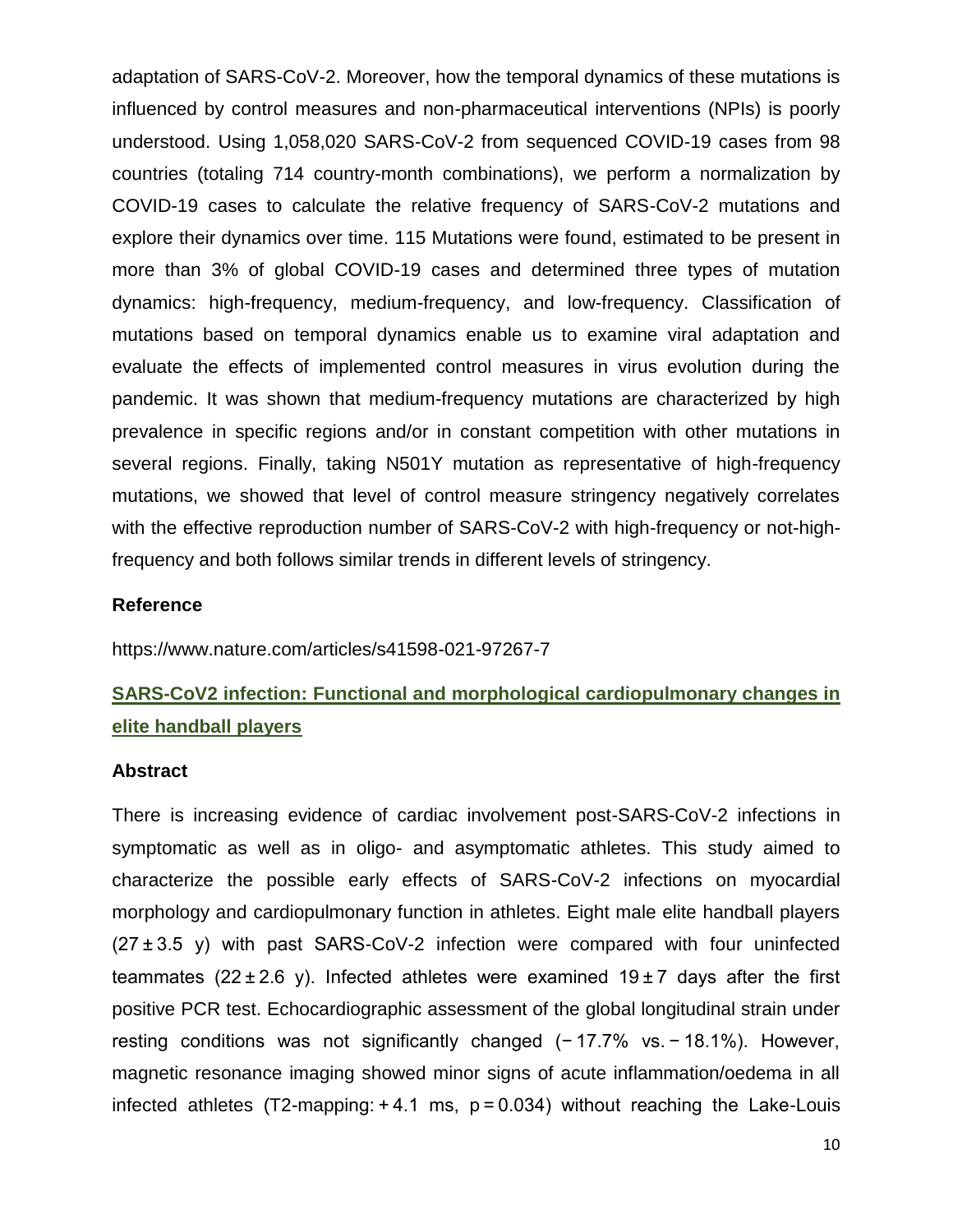criteria. Spiroergometric analysis showed a significant reduction in VO2max (− 292 ml/min, − 7.0%), oxygen pulse (− 2.4 ml/beat, − 10.4%), and respiratory minute volume (VE) (− 18.9 l/min, − 13.8%) in athletes with a history of SARS-CoV2 infection (p < 0.05, respectively). The parameters were unchanged in the uninfected teammates. SARS-CoV2 infection caused impairment of cardiopulmonary performance during physical effort in elite athletes. It seems reasonable to screen athletes after SARS-CoV2 infection with spiroergometry to identify performance limitations and to guide the return to competition.

# **Reference**

https://www.nature.com/articles/s41598-021-97120-x

# **RBD-homodimer, a COVID-19 subunit vaccine candidate, elicits immunogenicity and protection in rodents and nonhuman primates**

#### **Abstract**

The pandemic of COVID-19 caused by SARS-CoV-2 has raised new challenges to the scientific and industrious fields after over 1-year spread across different countries. The ultimate approach to end the pandemic is the timely application of vaccines to achieve herd immunity. Here, a novel SARS-CoV-2 receptor-binding domain (RBD) homodimer was developed as a SARS-CoV-2 vaccine candidate. Formulated with aluminum adjuvant, RBD dimer elicited strong immune response in both rodents and non-human primates, and protected mice from SARS-CoV-2 challenge with significantly reducing viral load and alleviating pathological injury in the lung. In the non-human primates, the vaccine could prevent majority of the animals from SARS-CoV-2 infection in the respiratory tract and reduce lung damage. In addition, antibodies elicited by this vaccine candidate showed cross-neutralization activities to SARS-CoV-2 variants. Furthermore, with our expression system, we provided a high-yield RBD homodimer vaccine without additional biosafety or special transport device supports. Thus, it may serve as a safe, effective, and low-cost SARS-CoV-2 vaccine candidate.

# **Reference**

https://www.nature.com/articles/s41421-021-00320-y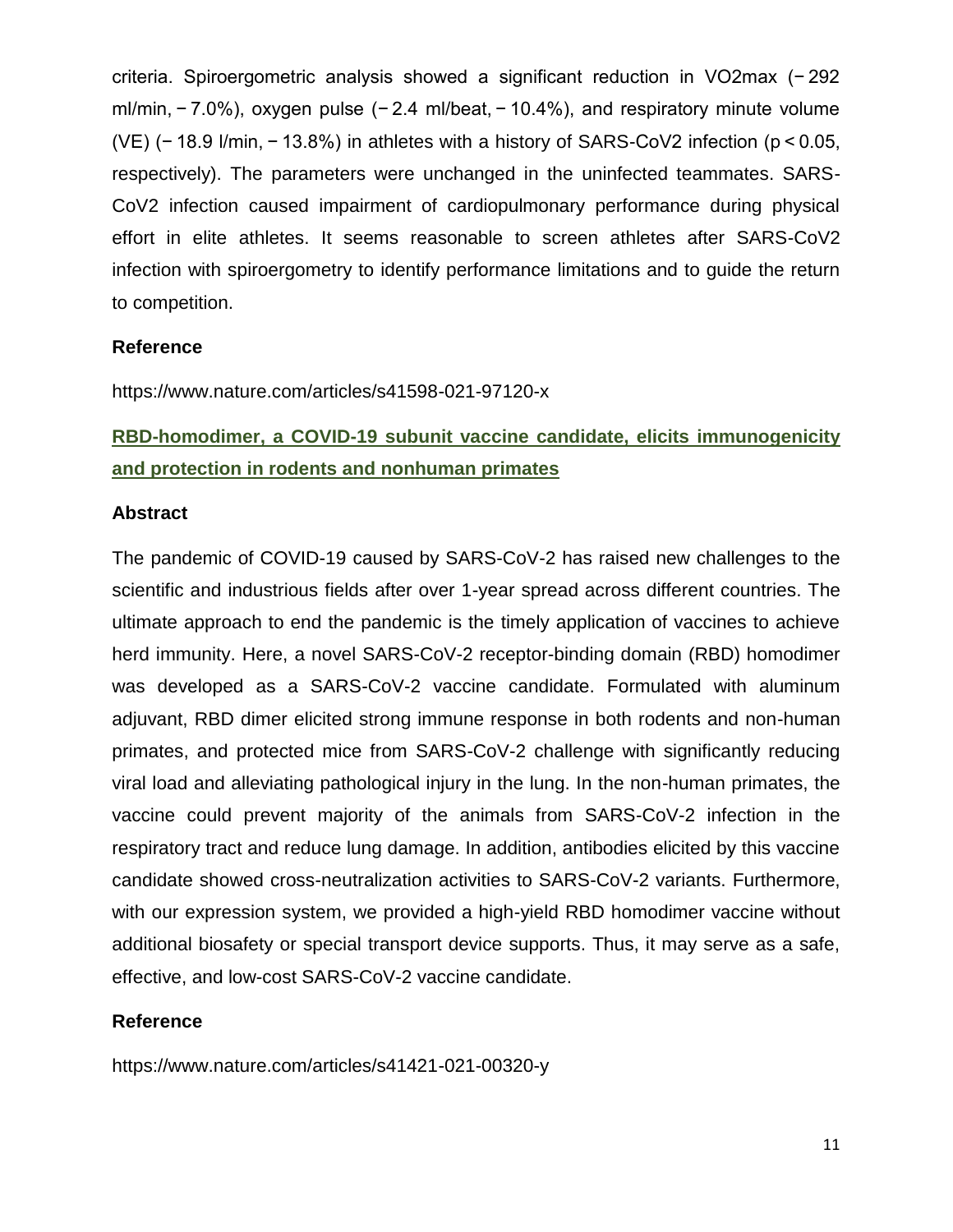**A simple method to describe the COVID-19 trajectory and dynamics in any country based on Johnson cumulative density function fitting**

# **Abstract**

A simple method is utilised to study and compare COVID-19 infection dynamics between countries based on curve fitting to publicly shared data of confirmed COVID-19 infections. The method was tested using data from 80 countries from 6 continents. It was found that Johnson cumulative density functions (CDFs) were extremely well fitted to the data (R2 > 0.99) and that Johnson CDFs were much better fitted to the tails of the data than either the commonly used normal or lognormal CDFs. Fitted Johnson CDFs can be used to obtain basic parameters of the infection wave, such as the percentage of the population infected during an infection wave, the days of the start, peak and end of the infection wave, and the duration of the wave's increase and decrease. These parameters can be easily interpreted biologically and used both for describing infection wave dynamics and in further statistical analysis. The usefulness of the parameters obtained was analysed with respect to the relation between the gross domestic product (GDP) per capita, the population density, the percentage of the population infected during an infection wave, the starting day and the duration of the infection wave in the 80 countries. It was found that all the above parameters were significantly associated with GDP per capita, but only the percentage of the population infected was significantly associated with population density. If used with caution, this method has a limited ability to predict the future trajectory and parameters of an ongoing infection wave.

# **Reference**

https://www.nature.com/articles/s41598-021-97285-5

# **Effectiveness of the BNT162b2 mRNA COVID-19 vaccine in pregnancy**

# **Abstract**

To evaluate the effectiveness of the BNT162b2 messenger RNA vaccine in pregnant women, an observational cohort study of pregnant women aged 16 years or older, with no history of SARS-CoV-2, was conducted, who were vaccinated between 20 December 2020 and 3 June 2021. A total of 10,861 vaccinated pregnant women were matched to 10,861 unvaccinated pregnant controls using demographic and clinical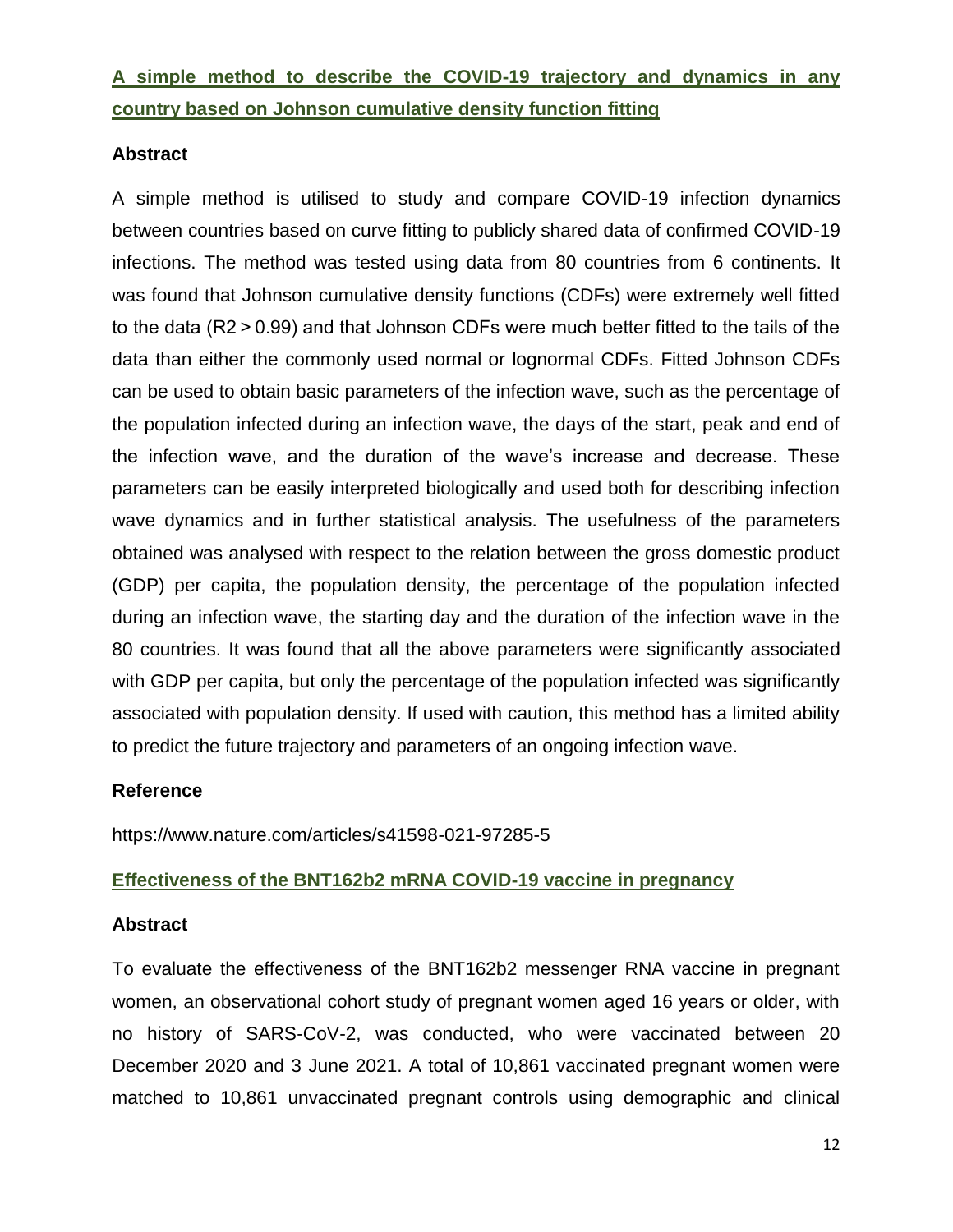characteristics. Study outcomes included documented infection with SARS-CoV-2, symptomatic COVID-19, COVID-19-related hospitalization, severe illness and death. Estimated vaccine effectiveness from 7 through to 56 d after the second dose was 96% (95% confidence interval 89–100%) for any documented infection, 97% (91–100%) for infections with documented symptoms and 89% (43–100%) for COVID-19-related hospitalization. Only one event of severe illness was observed in the unvaccinated group and no deaths were observed in either group. In summary, the BNT162b2 mRNA vaccine was estimated to have high vaccine effectiveness in pregnant women, which is similar to the effectiveness estimated in the general population.

#### **Reference**

https://www.nature.com/articles/s41591-021-01490-8

# **Prevalence of right ventricular dysfunction and impact on all-cause death in hospitalized patients with COVID-19: A systematic review and meta-analysis**

#### **Abstract**

The Coronavirus Disease (COVID-19) pandemic imposed a high burden of morbidity and mortality. In COVID-19, direct lung parenchymal involvement and pulmonary microcirculation dysfunction may entail pulmonary hypertension (PH). PH and direct cardiac injury beget right ventricular dysfunction (RVD) occurrence, which has been frequently reported in COVID-19 patients; however, the prevalence of RVD and its impact on outcomes during COVID-19 are still unclear. This study aims to evaluate the prevalence of RVD and associated outcomes in patients with COVID-19, through a Systematic Review and Meta-Analysis. MEDLINE and EMBASE were systematically searched from inception to 15th July 2021. All studies reporting either the prevalence of RVD in COVID-19 patients or all-cause death according to RVD status were included. The pooled prevalence of RVD and Odds Ratio (OR) for all-cause death according to RVD status were computed and reported. Subgroup analysis and meta-regression were also performed. Among 29 studies (3813 patients) included, pooled prevalence of RVD was 20.4% (95% CI 17.1–24.3%; 95% PI 7.8–43.9%), with a high grade of heterogeneity. No significant differences were found across geographical locations, or according to the risk of bias. Severity of COVID-19 was associated with increased prevalence of RVD at meta-regression. The presence of RVD was found associated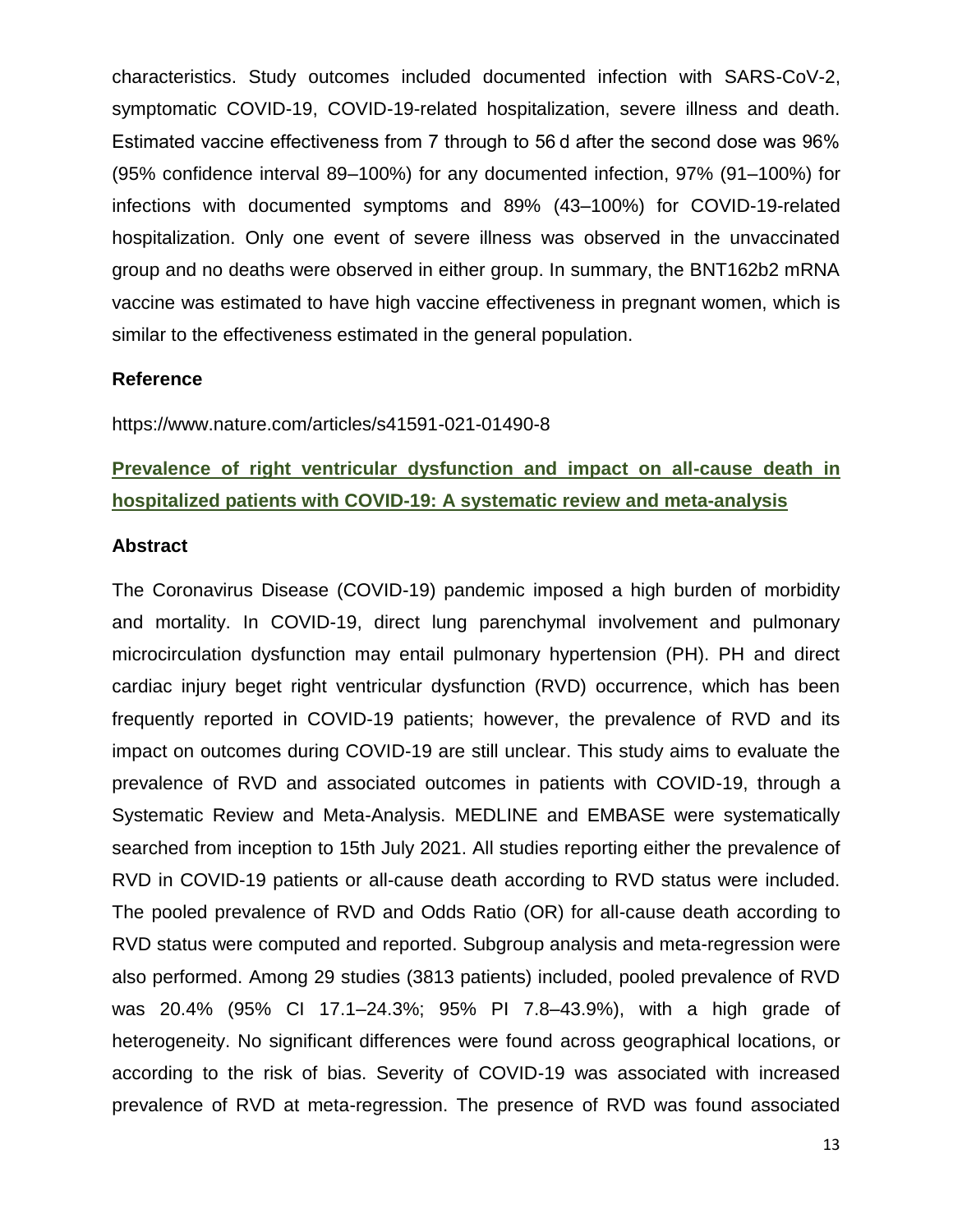with an increased likelihood of all-cause death (OR 3.32, 95% CI 1.94–5.70). RVD was found in 1 out of 5 COVID-19 patients, and was associated with all-cause mortality. RVD may represent one crucial marker for prognostic stratification in COVID-19; further prospective and larger are needed to investigate specific management and therapeutic approach for these patients.

#### **Reference**

https://www.nature.com/articles/s41598-021-96955-8

# **Mental and neurological disorders and risk of COVID-19 susceptibility, illness severity and mortality: A systematic review, meta-analysis and call for action**

#### **Abstract**

*Background*: Coronavirus disease 2019 (COVID-19) has evolved into a worldwide pandemic, and has been found to be closely associated with mental and neurological disorders. It was aimed to comprehensively quantify the association between mental and neurological disorders, both pre-existing and subsequent, and the risk of susceptibility, severity and mortality of COVID-19.

*Methods*: In this systematic review and meta-analysis, PubMed, Web of Science, Embase, PsycINFO, and Cochrane library databases were searched for studies published from the inception up to January 16, 2021 and updated at July 7, 2021. Observational studies including cohort and case-control, cross-sectional studies and case series that reported risk estimates of the association between mental or neurological disorders and COVID-19 susceptibility, illness severity and mortality were included. Two researchers independently extracted data and conducted the quality assessment. Based on I2 heterogeneity, a random effects model was used to calculate pooled odds ratios (OR) and 95% confidence intervals (95% CI). Subgroup analyses and meta-regression analysis were also performed. This study was registered on PROSPERO (registration number: CRD 42021230832).

*Finding*: A total of 149 studies (227,351,954 participants, 89,235,737 COVID-19 patients) were included in this analysis, in which 27 reported morbidity (132,727,798), 56 reported illness severity (83,097,968) and 115 reported mortality (88,878,662). Overall, mental and neurological disorders were associated with a significant high risk of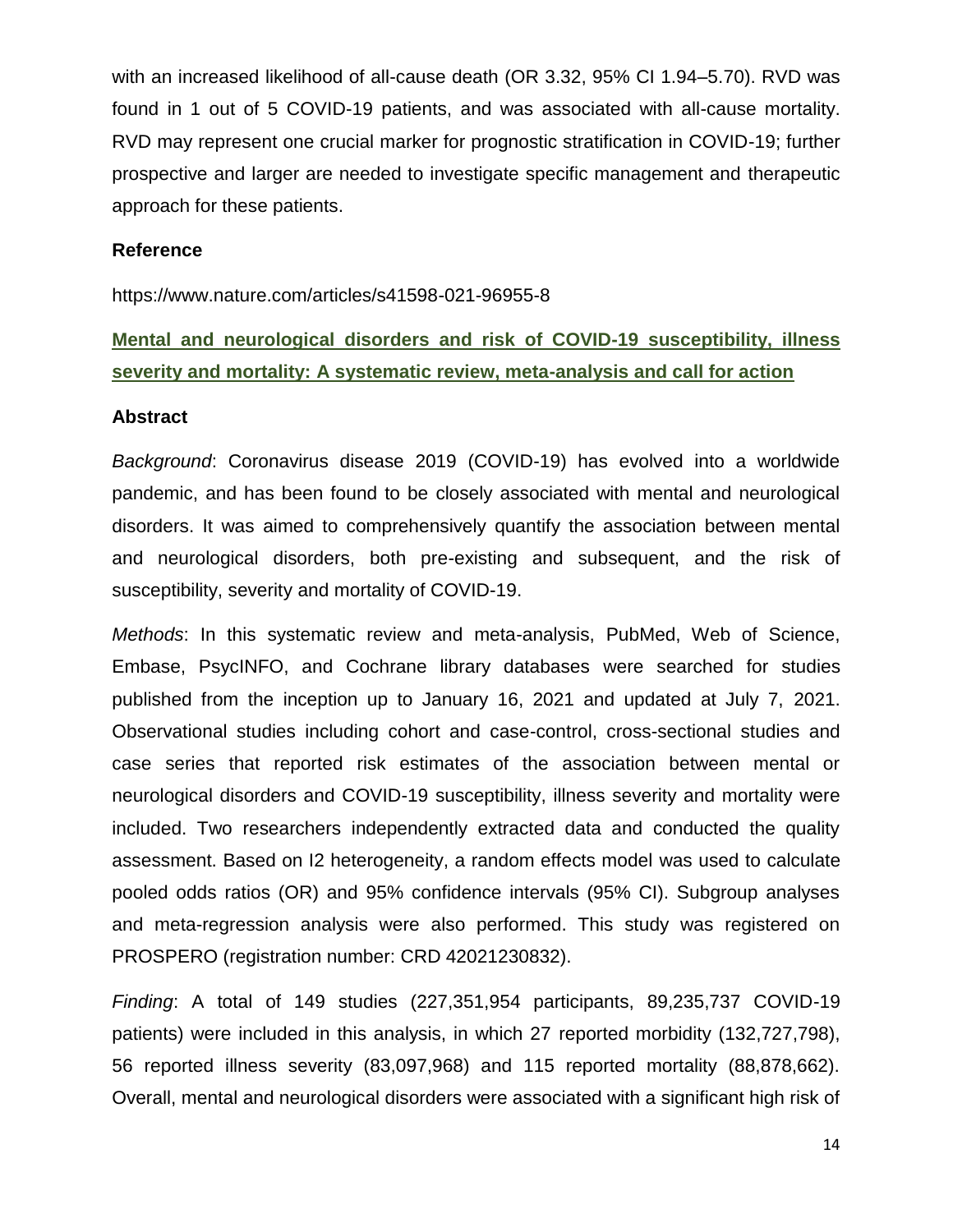infection (pre-existing mental: OR 1·67, 95% CI 1·12-2·49; and pre-existing neurological: 2·05, 1·58-2·67), illness severity (mental: pre-existing, 1·40, 1·25-1·57; sequelae, 4·85, 2·53-9·32; neurological: pre-existing, 1·43, 1·09-1·88; sequelae, 2·17, 1·45-3·24), and mortality (mental: pre-existing, 1·47, 1·26-1·72; neurological: preexisting, 2·08, 1·61-2·69; sequelae, 2·03, 1·66-2·49) from COVID-19. Subgroup analysis revealed that association with illness severity was stronger among younger COVID-19 patients, and those with subsequent mental disorders, living in low- and middle-income regions. Younger patients with mental and neurological disorders were associated with higher mortality than elders. For type-specific mental disorders, susceptibility to contracting COVID-19 was associated with pre-existing mood disorders, anxiety, and attention-deficit hyperactivity disorder (ADHD); illness severity was associated with both pre-existing and subsequent mood disorders as well as sleep disturbance; and mortality was associated with pre-existing schizophrenia. For neurological disorders, susceptibility was associated with pre-existing dementia; both severity and mortality were associated with subsequent delirium and altered mental status; besides, mortality was associated with pre-existing and subsequent dementia and multiple specific neurological diseases. Heterogeneities were substantial across studies in most analysis.

*Interpretation*: The findings show an important role of mental and neurological disorders in the context of COVID-19 and provide clues and directions for identifying and protecting vulnerable populations in the pandemic. Early detection and intervention for neurological and mental disorders are urgently needed to control morbidity and mortality induced by the COVID-19 pandemic. However, there was substantial heterogeneity among the included studies, and the results should be interpreted with caution. More studies are needed to explore long-term mental and neurological sequela, as well as the underlying brain mechanisms for the sake of elucidating the causal pathways for these associations.

#### **Reference**

https://www.thelancet.com/journals/eclinm/article/PIIS2589-5370(21)00391-6/fulltext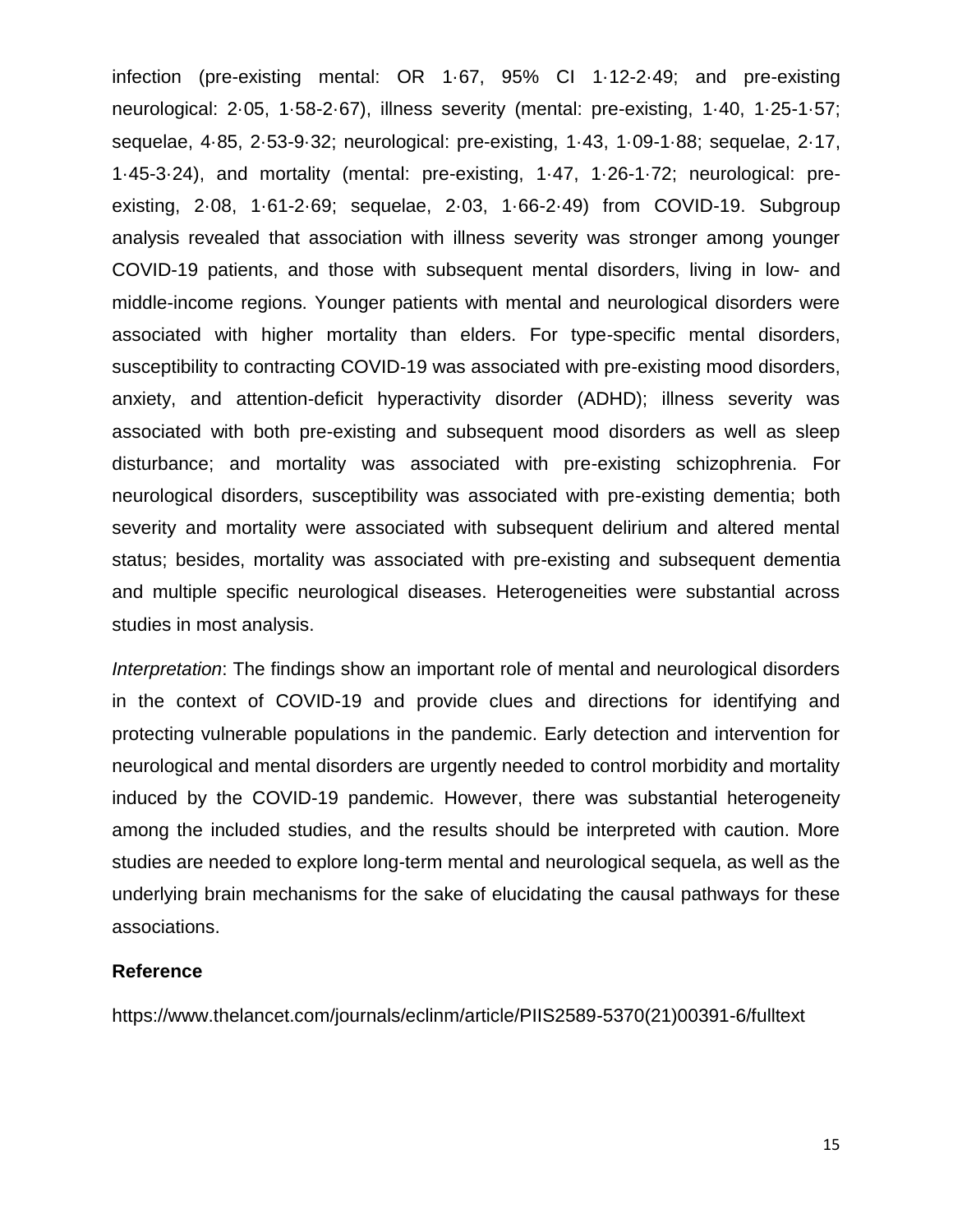**Humoral and cellular responses to mRNA vaccines against SARS-CoV-2 in patients with a history of CD20 B-cell-depleting therapy (RituxiVac): An investigator-initiated, single-centre, open-label study**

#### **Abstract**

*Background*: B-cell-depleting therapies increase the risk of morbidity and mortality due to COVID-19. Evidence-based SARS-CoV-2 vaccination strategies for patients on Bcell-depleting therapies are scarce. It was aimed to investigate humoral and cellmediated immune responses to SARS-CoV-2 mRNA-based vaccines in patients receiving CD20-targeted B-cell-depleting agents for autoimmune disease, malignancy, or transplantation.

*Methods*: The RituxiVac study was an investigator-initiated, single-centre, open-label study done at the Bern University Hospital (Bern, Switzerland). Patients with a treatment history of anti-CD20-depleting agents (rituximab or ocrelizumab) and with no previous history of SARS-CoV-2 infection were enrolled between April 26 and June 30, 2021, for analysis of humoral and cell-mediated immune responses (by interferon-γ [IFNγ] release assay) at least 4 weeks after completing vaccination against SARS-CoV-2. Healthy controls without a history of SARS-CoV-2 infection were also enrolled at least 4 weeks after completing vaccination against SARS-CoV-2. All study participants received two doses of either the Pfizer–BioNTech BNT162b2 vaccine or the Moderna mRNA-1273 vaccine. The primary outcome was the proportion of patients with a history of anti-CD20 treatment who showed a humoral immune response against the SARS-CoV-2 spike protein in comparison with immunocompetent controls. Prespecified secondary endpoints were the effect of anti-CD20 therapy (including time since last treatment and cumulative dose) on humoral or cell-mediated immune responses to SARS-CoV-2 vaccination, and biomarkers of immunocompetence. This study is registered with ClinicalTrials.gov, NCT04877496.

*Findings*: The final study population comprised 96 patients and 29 immunocompetent controls. The median age of patients was 67 years (IQR 57–72) and of controls was 54 years (45–62), and 51 (53%) of 96 patients and 19 (66%) of 29 controls were female. The median time since last anti-CD20 treatment was 1·07 years (IQR 0·48–2·55) and the median cumulative dose of an anti-CD20 depleting agent was 2·80 g (1·50–5·00).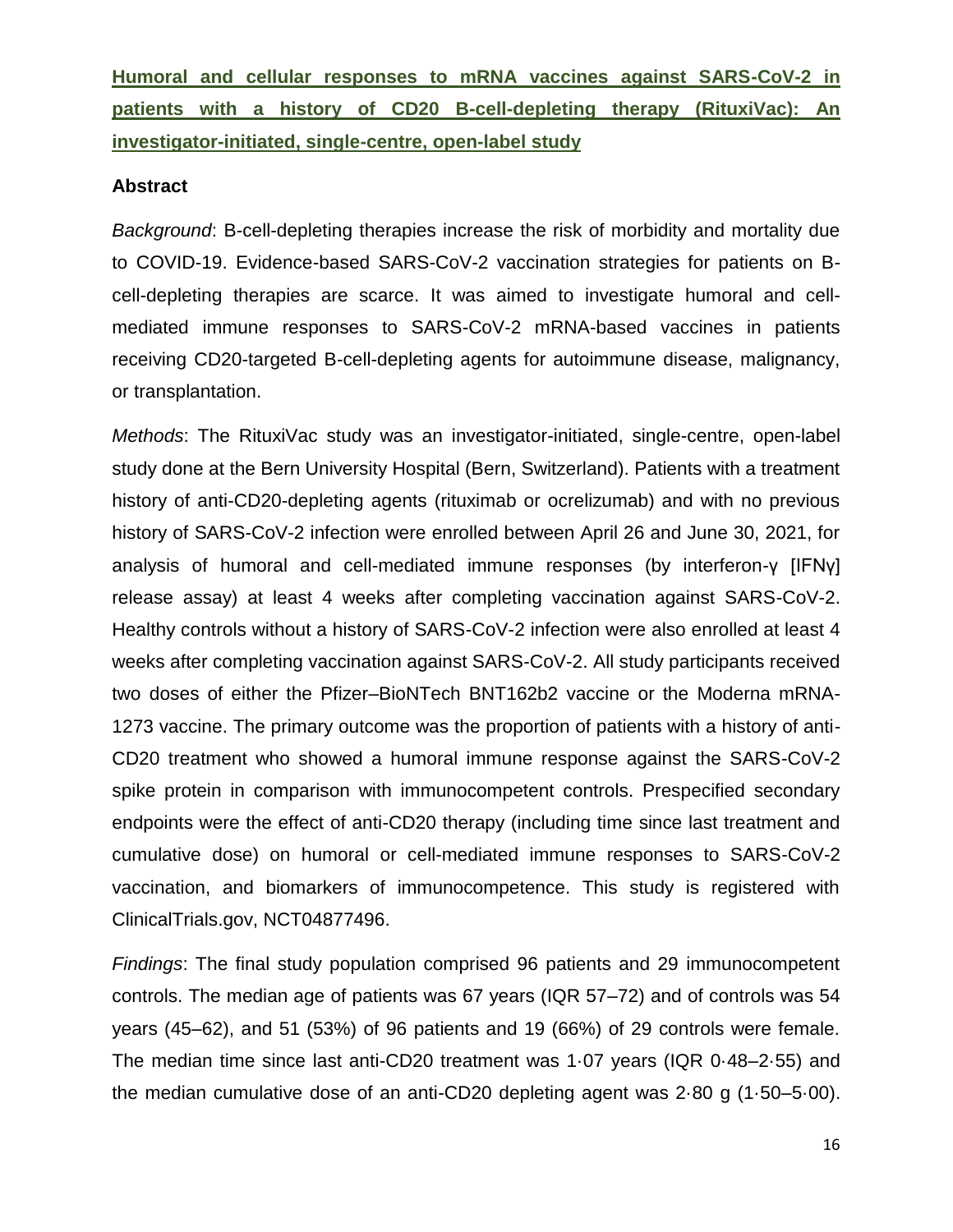Anti-spike IgG antibodies were detected in 47 (49%) of 96 patients 1·79 months (IQR 1·16–2·48) after the second vaccine dose compared to 29 (100%) of 29 controls 1·81 months (1·17–2·48) after the second vaccine dose (p<0·001). SARS-CoV-2-specific IFNγ release was detected in 13 (20%) of 66 patients and 21 (75%) of 28 of healthy controls (p<0·001). Only nine (14%) of 66 patients were double positive for anti-SARS-CoV-2 spike IgG and cell-mediated responses, compared with 21 (75%) of 28 healthy controls (p<0·001). Time since last anti-CD20 therapy (>7·6 months; positive predictive value 0·78), peripheral CD19+ cell count (>27 cells per μL; positive predictive value 0·70), and CD4+ lymphocyte count (>653 cells per μL; positive predictive value 0·71) were predictive of humoral vaccine response (area under the curve [AUC] 67% [95% CI 56–78] for time since last anti-CD20 therapy, 67% [55–80] for peripheral CD19+ count, and 66% [54–79] for CD4+ count).

*Interpretation*: This study provides further evidence of blunted humoral and cellmediated immune responses elicited by SARS-CoV-2 mRNA vaccines in patients with a history of CD20 B-cell-depleting treatment. Lymphocyte subpopulation counts were associated with vaccine response in this highly vulnerable population. On validation, these results could help guide both the administration of SARS-CoV-2 vaccines and Bcell-depleting agents in this population.

#### **Reference**

https://www.thelancet.com/journals/lanrhe/article/PIIS2665-9913(21)00251-4/fulltext

**Immunity elicited by natural infection or Ad26.COV2.S vaccination protects hamsters against SARS-CoV-2 variants of concern**

#### **Abstract**

Severe acute respiratory syndrome coronavirus 2 (SARS-CoV-2) variants of concern have emerged and may pose a threat to both the efficacy of vaccines based on the original WA1/2020 strain as well as to natural immunity induced by infection with earlier SARS-CoV-2 variants. It was investigated how mutations in the spike protein of circulating SARS-CoV-2 variants, which have been shown to partially evade neutralizing antibodies, impact natural and vaccine-induced immunity. A Syrian hamster model of moderate to severe clinical disease for two variant strains of SARS-CoV-2: B.1.1.7 (α variant) and B.1.351 (β variant) was adapted. We then assessed the protective efficacy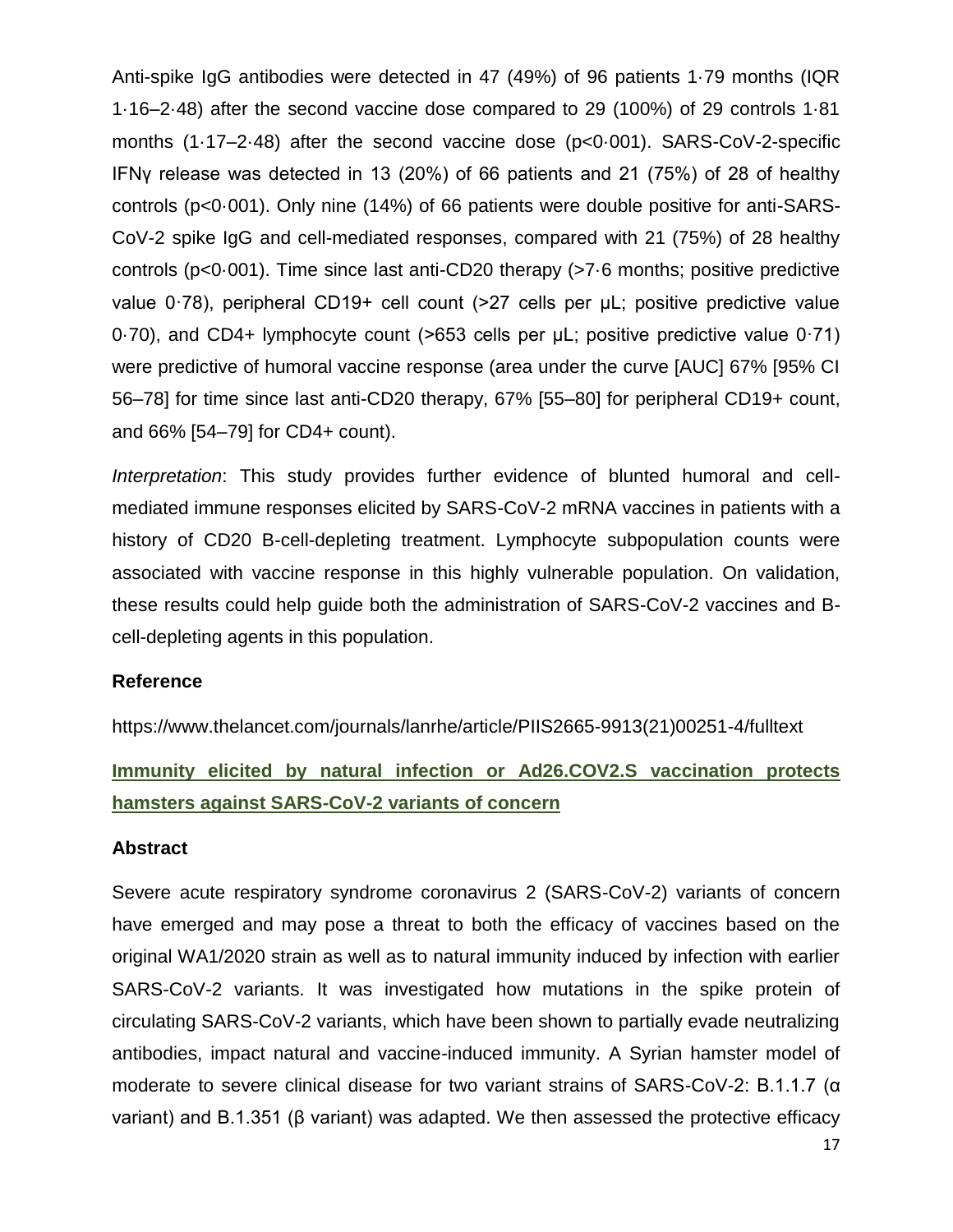conferred by either natural immunity from WA1/2020 infection or by vaccination with a single dose of the adenovirus serotype 26 vaccine, Ad26.COV2.S. Primary infection with the WA1/2020 strain provided potent protection against weight loss and viral replication in lungs following re-challenge with WA1/2020, B.1.1.7, or B.1.351. Ad26.COV2.S induced cross-reactive binding and neutralizing antibodies that were reduced against the B.1.351 strain compared with WA1/2020, but nevertheless still provided robust protection against B.1.351 challenge, as measured by weight loss and pathology scoring in the lungs. Taken together, these data support hamsters as a preclinical model to study protection against emerging variants of SARS-CoV-2 conferred by prior infection or vaccination.

#### **Reference**

https://www.science.org/doi/10.1126/scitranslmed.abj3789

# **Publication Date: Sep 06, 2021**

#### **SARS-CoV-2 B.1.617.2 Delta variant replication and immune evasion**

#### **Abstract**

The SARS-CoV-2 B.1.617.2 (Delta) variant was first identified in the state of Maharashtra in late 2020 and spread throughout India, outcompeting pre-existing lineages including B.1.617.1 (Kappa) and B.1.1.7 (Alpha). *In vitro*, B.1.617.2 is 6-fold less sensitive to serum neutralising antibodies from recovered individuals, and 8-fold less sensitive to vaccine-elicited antibodies as compared to wild type (WT) Wuhan-1 bearing D614G. Serum neutralising titres against B.1.617.2 were lower in ChAdOx-1 versus BNT162b2 vaccinees. B.1.617.2 spike pseudotyped viruses exhibited compromised sensitivity to monoclonal antibodies against the receptor binding domain (RBD) and N-terminal domain (NTD). B.1.617.2 demonstrated higher replication efficiency in both airway organoid and human airway epithelial systems compared to B.1.1.7, associated with B.1.617.2 spike in a predominantly cleaved state compared to B.1.1.7. The B.1.617.2 spike protein was able to mediate highly efficient syncytium formation that was less sensitive to inhibition by neutralising antibody as compared to WT spike. Additionally it was observed that B.1.617.2 had higher replication and spike mediated entry as compared to B.1.617.1, potentially explaining B.1.617.2 dominance.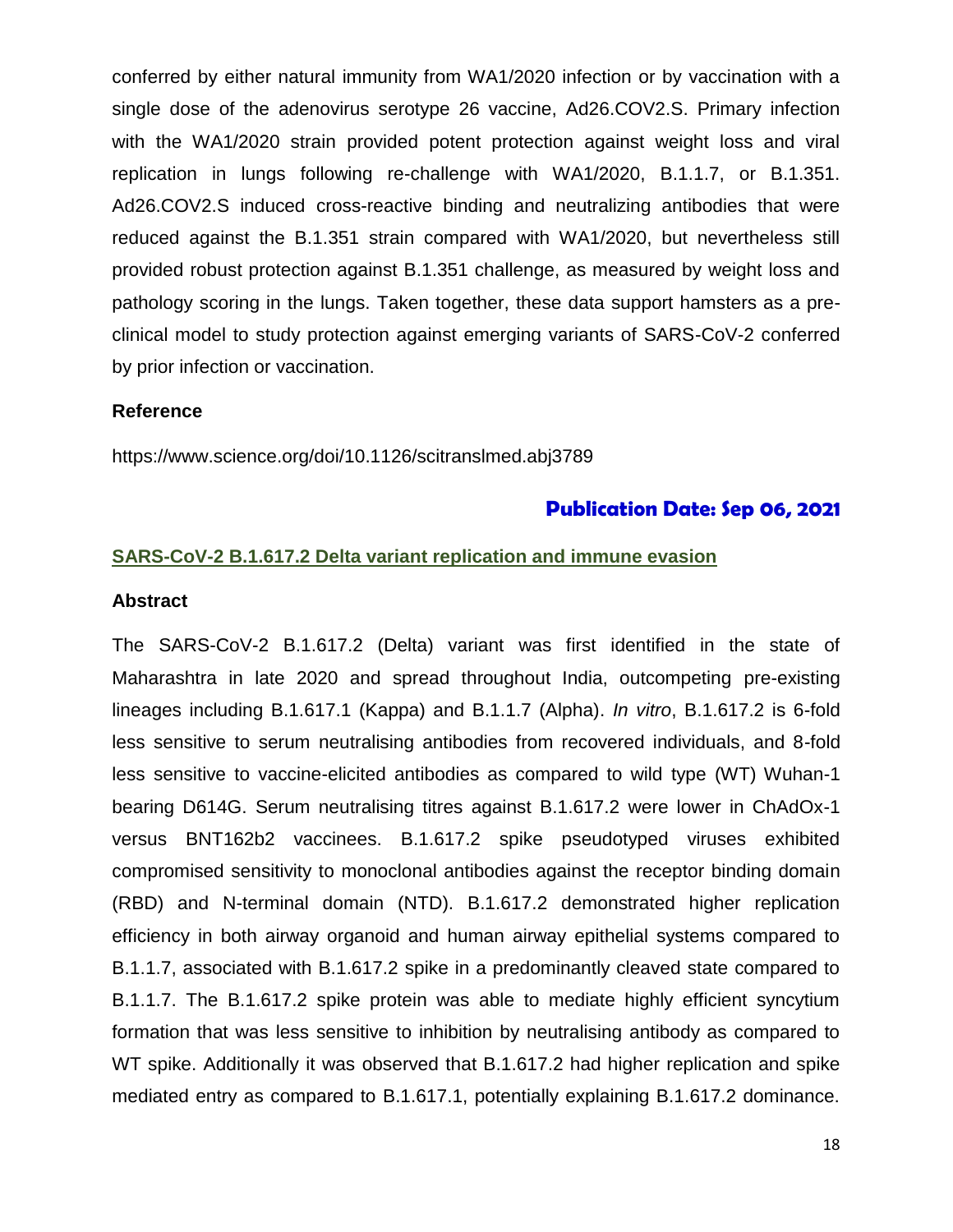In an analysis of over 130 SARS-CoV-2 infected healthcare workers across three centres in India during a period of mixed lineage circulation, reduced ChAdOx-1 vaccine effectiveness against B.1.617.2 relative to non- B.1.617.2 was observed, with the caveat of possible residual confounding. Compromised vaccine efficacy against the highly fit and immune evasive B.1.617.2 Delta variant warrants continued infection control measures in the post-vaccination era.

#### **Reference**

https://www.nature.com/articles/s41586-021-03944-y

# **SARS-CoV-2 crosses the blood–brain barrier accompanied with basement membrane disruption without tight junctions alteration**

#### **Abstract**

SARS-CoV-2 has been reported to show a capacity for invading the brains of humans and model animals. However, it remains unclear whether and how SARS-CoV-2 crosses the blood–brain barrier (BBB). Herein, SARS-CoV-2 RNA was occasionally detected in the vascular wall and perivascular space, as well as in brain microvascular endothelial cells (BMECs) in the infected K18-hACE2 transgenic mice. Moreover, the permeability of the infected vessel was increased. Furthermore, disintegrity of BBB was discovered in the infected hamsters by administration of Evans blue. Interestingly, the expression of claudin5, ZO-1, occludin and the ultrastructure of tight junctions (TJs) showed unchanged, whereas, the basement membrane was disrupted in the infected animals. Using an *in vitro* BBB model that comprises primary BMECs with astrocytes, SARS-CoV-2 was found to infect and cross through the BMECs. Consistent with *in vivo* experiments, the expression of MMP9 was increased and collagen IV was decreased while the markers for TJs were not altered in the SARS-CoV-2-infected BMECs. Besides, inflammatory responses including vasculitis, glial activation, and upregulated inflammatory factors occurred after SARS-CoV-2 infection. Overall, the results provide evidence supporting that SARS-CoV-2 can cross the BBB in a transcellular pathway accompanied with basement membrane disrupted without obvious alteration of TJs.

#### **Reference**

https://www.nature.com/articles/s41392-021-00719-9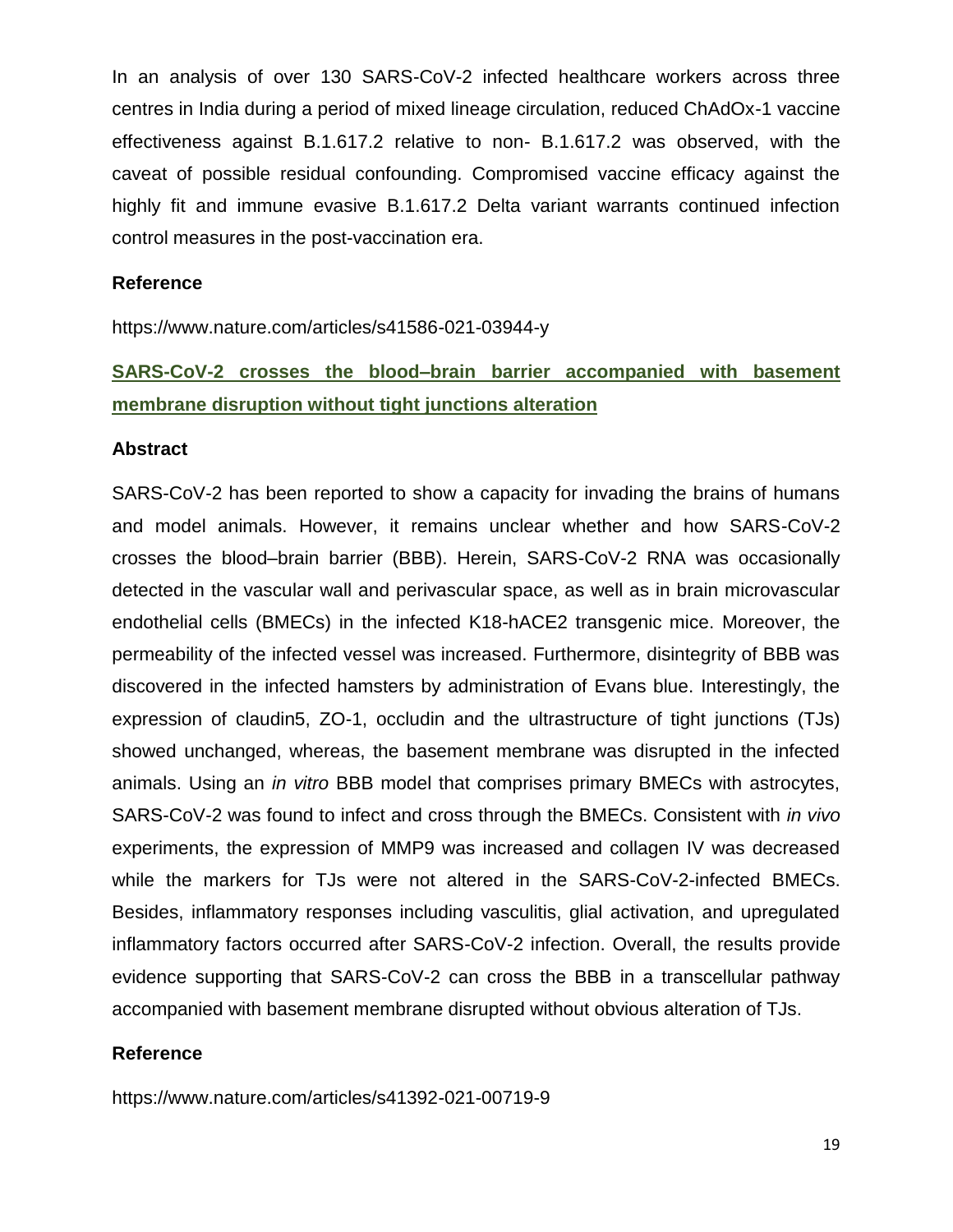**Integrated analysis of plasma and single immune cells uncovers metabolic changes in individuals with COVID-19**

# **Abstract**

A better understanding of the metabolic alterations in immune cells during severe acute respiratory syndrome coronavirus 2 (SARS-CoV-2) infection may elucidate the wide diversity of clinical symptoms experienced by individuals with coronavirus disease 2019 (COVID-19). Here, the metabolic changes were reported that were associated with the peripheral immune response of 198 individuals with COVID-19 through an integrated analysis of plasma metabolite and protein levels as well as single-cell multiomics analyses from serial blood draws collected during the first week after clinical diagnosis. The emergence of rare but metabolically dominant T cell subpopulations were documented and it was found that increasing disease severity correlates with a bifurcation of monocytes into two metabolically distinct subsets. This integrated analysis reveals a robust interplay between plasma metabolites and cell-type-specific metabolic reprogramming networks that is associated with disease severity and could predict survival.

# **Reference**

# <https://www.nature.com/articles/s41587-021-01020-4>

# **The emergence and ongoing convergent evolution of the SARS-CoV-2 N501Y lineages**

#### **Abstract**

The independent emergence late in 2020 of the B.1.1.7, B.1.351 and P.1 lineages of SARS-CoV-2 prompted renewed concerns about the evolutionary capacity of this virus to overcome public health interventions and rising population immunity. Here, by examining patterns of synonymous and non-synonymous mutations that have accumulated in SARS-CoV-2 genomes since the pandemic began, we find that the emergence of these three "501Y lineages" coincided with a major global shift in the selective forces acting on various SARS-CoV-2 genes. Following their emergence, the adaptive evolution of 501Y lineage viruses has involved repeated selectively favoured convergent mutations at 35 genome sites: mutations we refer to as the 501Y meta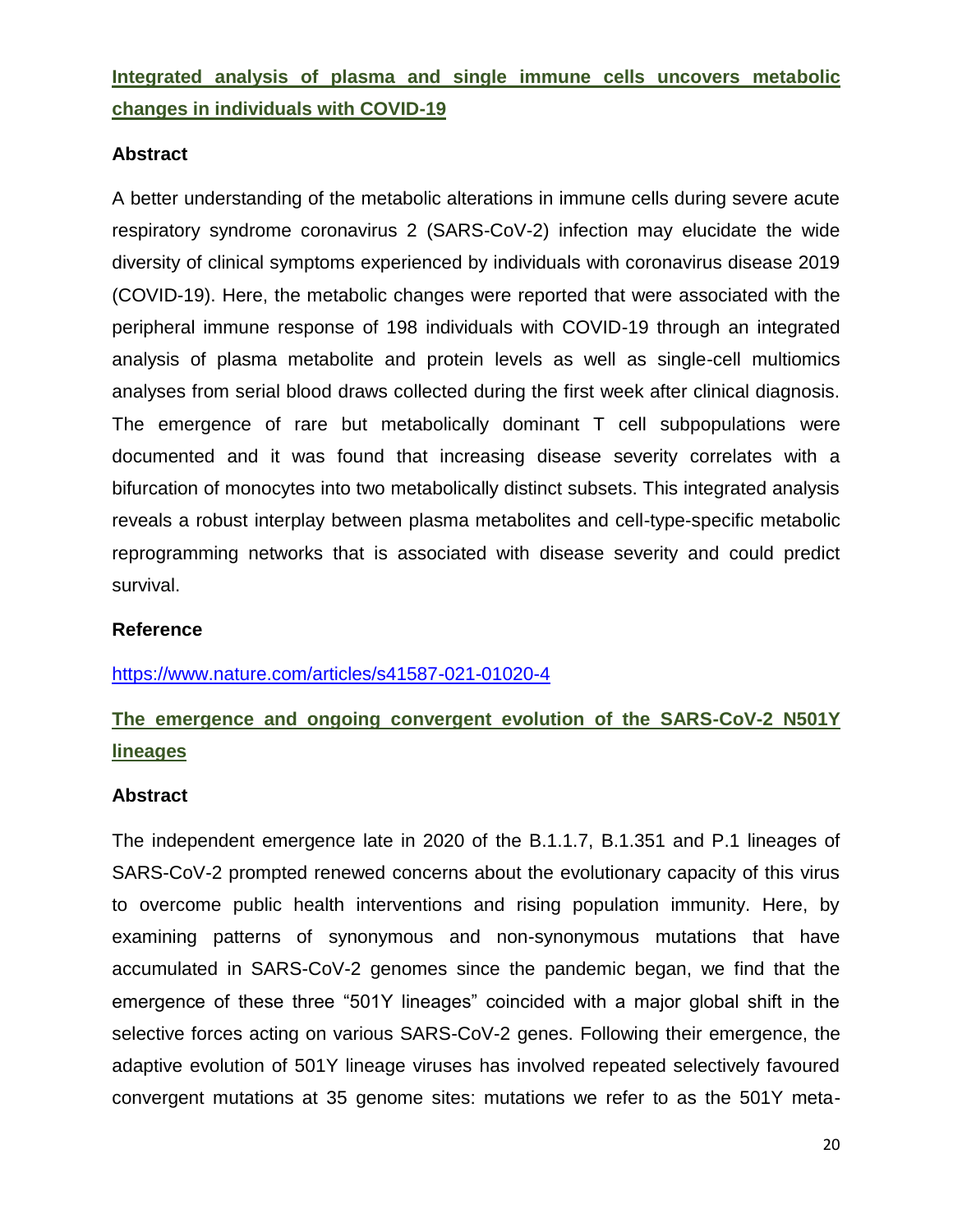signature. The ongoing convergence of viruses in many other lineages on this metasignature suggests that it includes multiple mutation combinations capable of promoting the persistence of diverse SARS-CoV-2 lineages in the face of mounting host immune recognition.

### **Reference**

https://www.cell.com/cell/fulltext/S0092-8674(21)01050-3

# **Publication Date: Sep 03, 2021**

# **Assessment of avidity related to IgG subclasses in SARS-CoV-2 Brazilian infected patients**

#### **Abstract**

SARS-CoV-2 is considered a global emergency, resulting in an exacerbated crisis in the health public in the world. Although there are advances in vaccine development, it is still limited for many countries. On the other hand, an immunological response that mediates protective immunity or indicates that predict disease outcome in SARS-CoV-2 infection remains undefined. This work aimed to assess the antibody levels, avidity, and subclasses of IgG to RBD protein, in symptomatic patients with severe and mild forms of COVID-19 in Brazil using an adapted in-house RBD-IgG ELISA. The RBD IgG-ELISA showed 100% of specificity and 94.3% of sensibility on detecting antibodies in the sera of hospitalized patients. Patients who presented severe COVID-19 had higher anti-RBD IgG levels compared to patients with mild disease. Additionally, most patients analyzed displayed low antibody avidity, with 64.4% of the samples of patients who recovered from the disease and 84.6% of those who died in this avidity range. The data also reveals an increase of IgG1 and IgG3 levels since the 8th day after symptoms onset, while IgG4 levels maintained less detectable during the study period. Surprisingly, patients who died during 8–14 and 15–21 days also showed higher anti-RBD IgG4 levels in comparison with the recovered (P < 0.05), suggesting that some lifethreatening patients can elicit IgG4 to RBD antibody response in the first weeks of symptoms onset. The findings constitute the effort to clarify IgG antibodies' kinetics, avidity, and subclasses against SARS-CoV-2 RBD in symptomatic patients with COVID-19 in Brazil, highlighting the importance of IgG antibody avidity in association with IgG4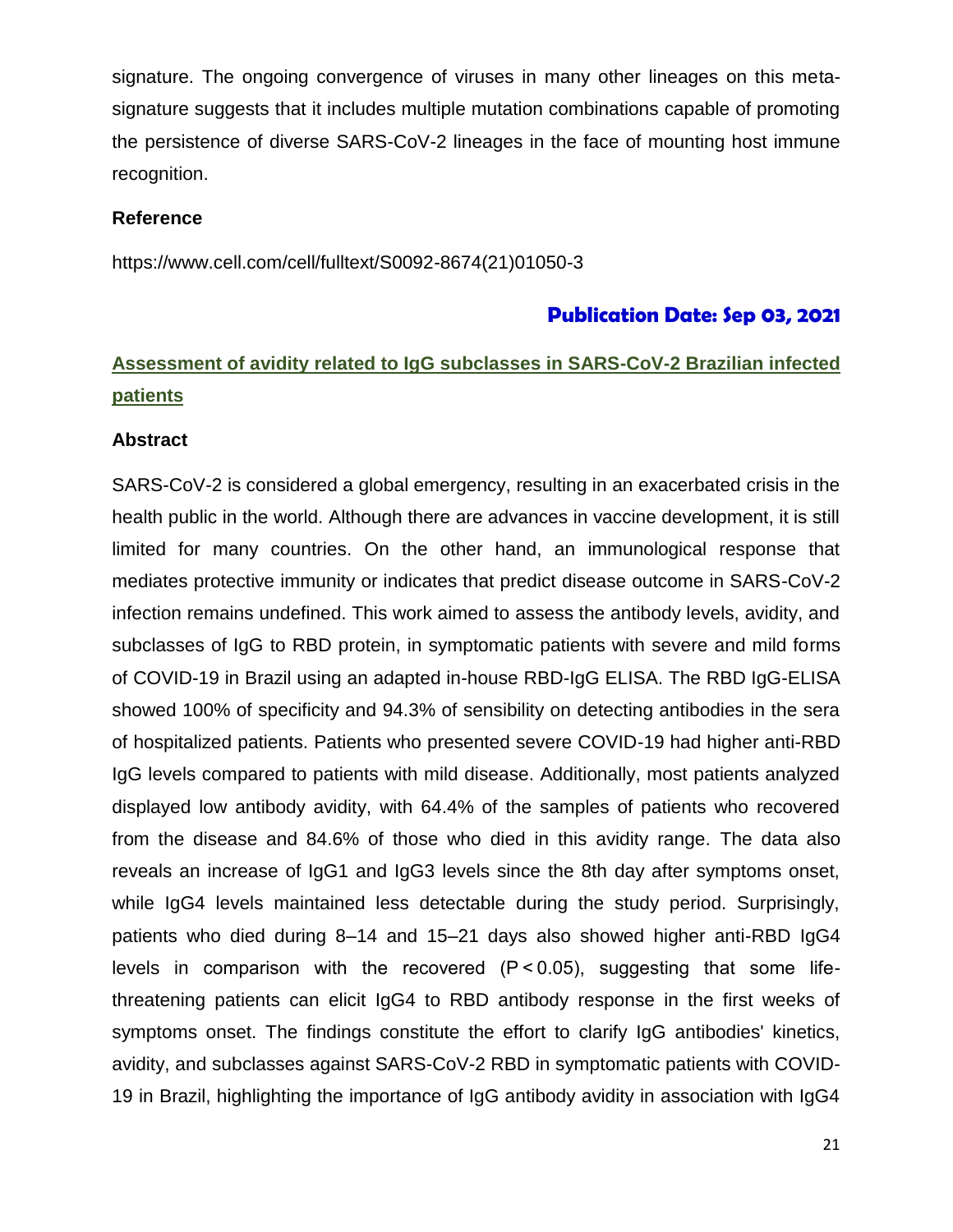detection as tool laboratory in the follow-up of hospitalized patients with more significant potential for life-threatening.

# **Reference**

https://www.nature.com/articles/s41598-021-95045-z

**Early treatment of COVID-19 with anakinra guided by soluble urokinase plasminogen receptor plasma levels: A double-blind, randomized controlled phase 3 trial**

# **Abstract**

Early increase of soluble urokinase plasminogen activator receptor (suPAR) serum levels is indicative of increased risk of progression of coronavirus disease 2019 (COVID-19) to respiratory failure. The SAVE-MORE double-blind, randomized controlled trial evaluated the efficacy and safety of anakinra, an IL-1α/β inhibitor, in 594 patients with COVID-19 at risk of progressing to respiratory failure as identified by plasma suPAR ≥6 ng ml−1, 85.9% (n = 510) of whom were receiving dexamethasone. At day 28, the adjusted proportional odds of having a worse clinical status (assessed by the 11-point World Health Organization Clinical Progression Scale (WHO-CPS)) with anakinra, as compared to placebo, was 0.36 (95% confidence interval 0.26–0.50). The median WHO-CPS decrease on day 28 from baseline in the placebo and anakinra groups was 3 and 4 points, respectively (odds ratio  $(OR) = 0.40$ ,  $P < 0.0001$ ); the respective median decrease of Sequential Organ Failure Assessment (SOFA) score on day 7 from baseline was 0 and 1 points (OR = 0.63, P = 0.004). Twenty-eight-day mortality decreased (hazard ratio =  $0.45$ ,  $P = 0.045$ ), and hospital stay was shorter.

# **Reference**

https://www.nature.com/articles/s41591-021-01499-z

# **Ascorbic acid as an adjunctive therapy in critically ill patients with COVID-19: A propensity score matched study**

# **Abstract**

Ascorbic acid represents an appealing option for clinicians to utilize in the context of the global COVID-19 pandemic due to its proposed clinical efficacy, relative safety, and low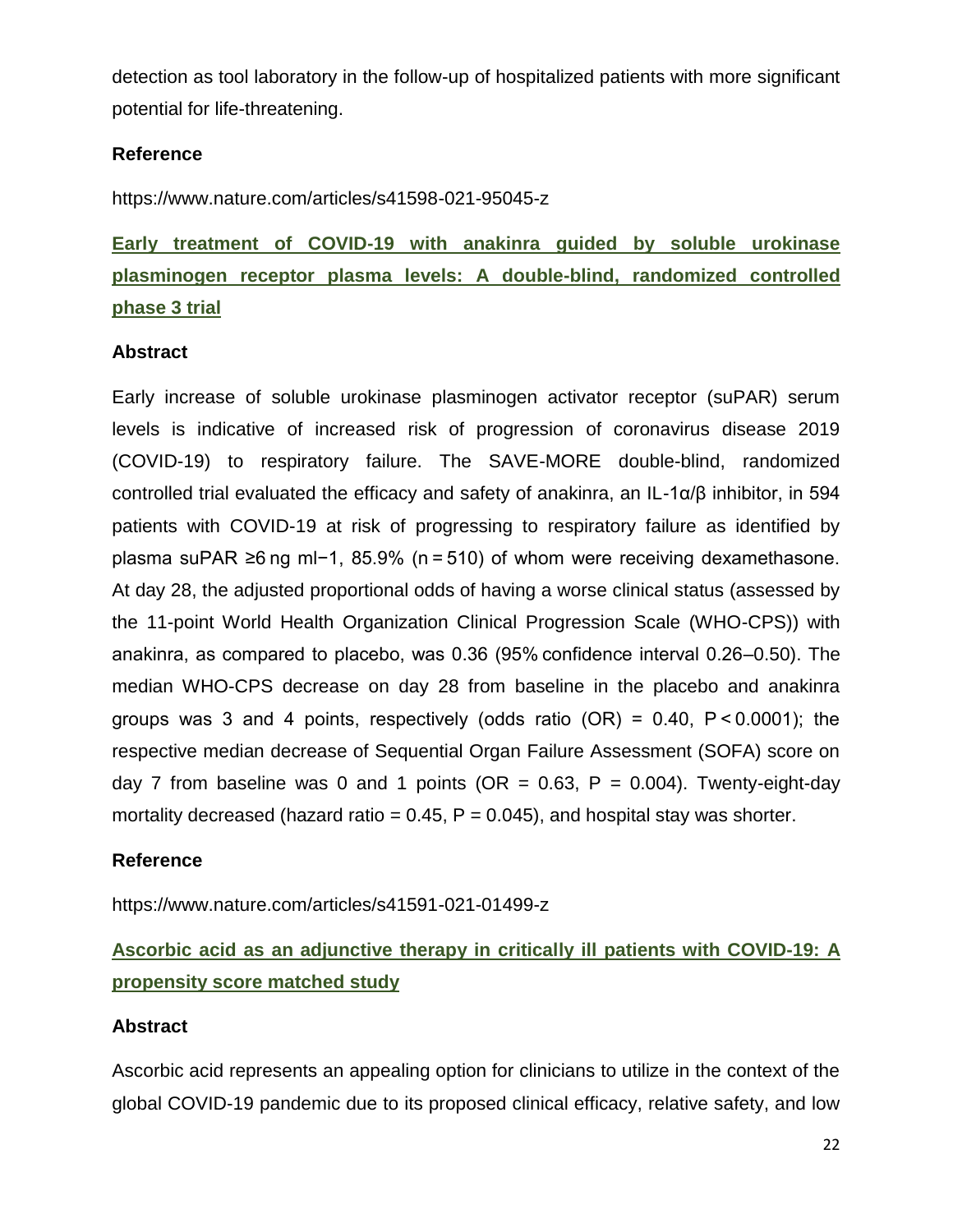cost. The aim of this study was to evaluate the efficacy and safety of using ascorbic acid in supplemental doses as adjunctive therapy for patients critically ill with COVID-19. This was a two-center, non-interventional, retrospective cohort study. All critically ill adult patients admitted to ICU with a confirmed COVID-19 diagnosis between March 1st and December 31st, 2020, were included in the final analysis. The study was conducted at two large governmental tertiary hospitals in Saudi Arabia. The purpose was to investigate the clinical outcomes of low-dose ascorbic acid as adjunctive therapy in COVID-19 after propensity score matching using baseline severity scores, systematic use of corticosteroids, and study centers. A number of 739 patients were included in this study, among whom 296 patients were included after propensity score matching. There was no association between the administration of ascorbic acid and in-hospital mortality or the 30-day mortality [OR (95% CI) 0.77 (0.47, 1.23), p value = 0.27 and OR (95% CI) 0.73 (0.43, 1.20), p value = 0.21, respectively]. Using ascorbic acid was associated with a lower incidence of thrombosis compared with the non-ascorbic-acid group [6.1% vs. 13% respectively; OR (95% CI) 0.42 (0.184, 0.937), p value = 0.03]. Low dose of ascorbic acid as an adjunctive therapy in COVID-19 critically ill patients was not associated with mortality benefits, but it was associated with a lower incidence of thrombosis. Further studies are required to confirm these findings.

#### **Reference**

https://www.nature.com/articles/s41598-021-96703-y

# **Early IFN-α signatures and persistent dysfunction are distinguishing features of NK cells in severe COVID-19**

#### **Abstract**

Longitudinal analyses of the innate immune system including earliest time points are essential to understand the immunopathogenesis and clinical course of COVID-19. Here, a detailed characterization of natural killer cells were performed in 205 patients (403 samples, day 2-41 after symptom onset) from four independent cohorts using single-cell transcriptomics and proteomics together with functional studies. We found elevated IFN-α plasma levels in early severe COVD-19 alongside increased NK cell expression of ISGs and genes involved in IFN-α signaling, while upregulation of TNFinduced genes was observed in moderate disease. NK cells exert anti-SARS-CoV-2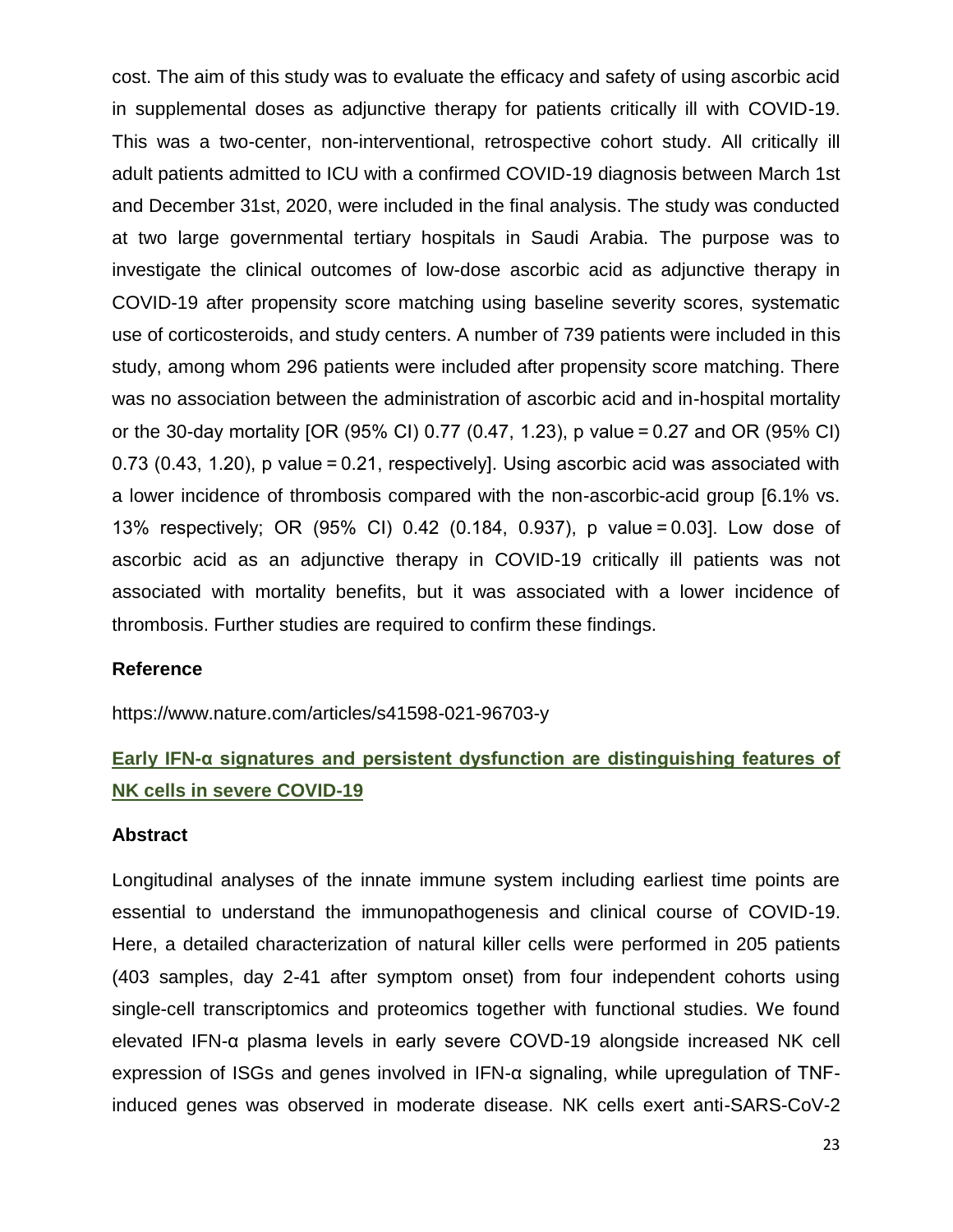activity but are functionally impaired in severe COVID-19. Further, NK cell dysfunction may be relevant for development of fibrotic lung disease in severe COVID-19, as NK cells exhibited impaired anti-fibrotic activity. The study indicates preferential IFN-α and TNF responses in severe and moderate COVID-19, respectively, and associates prolonged IFN-α-induced NK cell response with poorer disease outcome.

### **Reference**

[https://www.cell.com/immunity/fulltext/S1074-7613\(21\)00365-4](https://www.cell.com/immunity/fulltext/S1074-7613(21)00365-4)

# **Emerging SARS-CoV-2 variants of concern evade humoral immune responses from infection and vaccination**

# **Abstract**

Emerging SARS-CoV-2 variants of concern (VOCs) pose a threat to human immunity induced by natural infection and vaccination. The recognition of three VOCs (B.1.1.7, B.1.351, and P.1) was assessed in cohorts of COVID-19 convalescent patients ( $n = 69$ ) and Pfizer-BioNTech vaccine recipients ( $n = 50$ ). Spike binding and neutralization against all three VOCs were substantially reduced in most individuals, with the largest four- to sevenfold reduction in neutralization being observed against B.1.351. While hospitalized patients with COVID-19 and vaccinees maintained sufficient neutralizing titers against all three VOCs, 39% of nonhospitalized patients exhibited no detectable neutralization against B.1.351. Moreover, monoclonal neutralizing antibodies show sharp reductions in their binding kinetics and neutralizing potential to B.1.351 and P.1 but not to B.1.1.7. These data have implications for the degree to which pre-existing immunity can protect against subsequent infection with VOCs and informs policy makers of susceptibility to globally circulating SARS-CoV-2 VOCs.

# **Reference**

https://www.science.org/doi/10.1126/sciadv.abj5365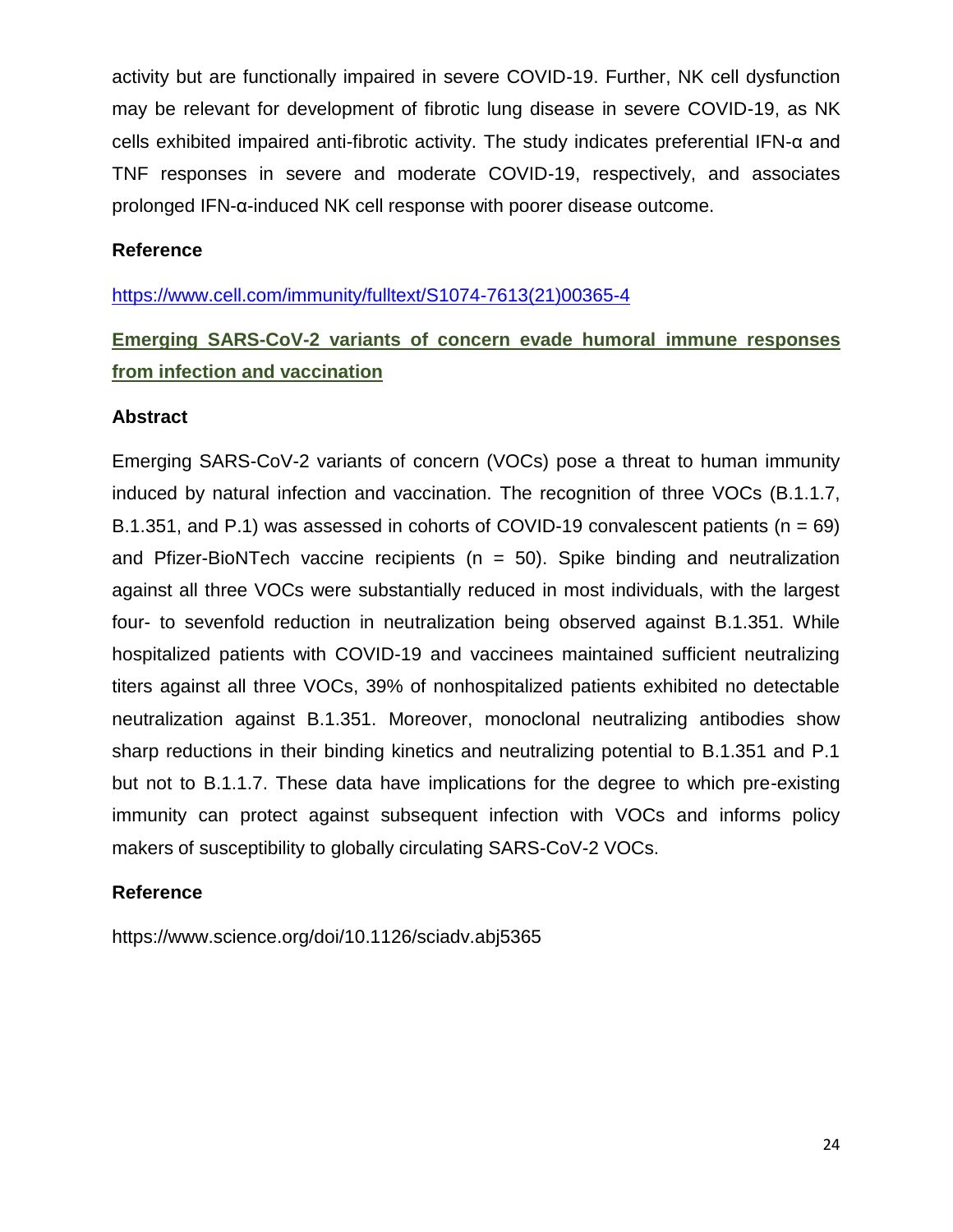# **Increased vulnerability to SARS-CoV-2 infection among indigenous people living in the urban area of Manaus**

#### **Abstract**

The COVID-19 pandemic threatens indigenous peoples living in suburban areas of large Brazilian cities and has thus far intensified their pre-existing socio-economic inequalities. It was evaluated the epidemiological situation of SARS-CoV-2 infection among residents of the biggest urban multiethnic indigenous community of the Amazonas state, Brazil. Blood samples of 280 indigenous people living in the surrounding area of Manaus were tested for the presence of anti-SARS-CoV-2 IgA or IgG antibodies. The risk factors and sociodemographic information were assessed through an epidemiological questionnaire. It was found that a total positivity rate of 64.64% (95% CI 59.01–70.28) for SARS-CoV-2 infection. IgA and IgG were detected in 55.71% (95% CI 49.89–61.54) and 60.71% (95% CI 54.98–66.45) of the individuals, respectively. Over 80% of positive individuals were positive for both IgA and IgG.No significant difference in positivity rates between genders or age groups was observed. Moreover, the age group  $\geq 60$  years old showed the highest antibody ratios (IgA mean ratio $=$  3.080 $\pm$ 1.623; IgG mean ratio $=$  4.221 $\pm$  1.832), while the age groups 13–19 and 20–29 showed the lowest IgA (mean ratio $= 2.268 \pm 0.919$ ) and IgG ratios (mean ratio $= 2.207 \pm 1.246$ ), respectively. Individuals leaving the home more frequently were at higher risk of infection (Odds ratio (OD) 2.61; 95% CI 1.00–1.49; p = 0.048). Five or more individuals per household increased fivefold the risk of virus transmission (OR 2.56; 95% CI 1.09–6.01; p = 0.019). The disproportionate dissemination of SARS-CoV-2 infection observed among the study population might be driven by typical cultural behavior and socioeconomic inequalities. Despite the pandemic threat, this population is not being targeted by public policies and appears to be chronically invisible to the Brazilian authorities.

#### **Reference**

https://www.nature.com/articles/s41598-021-96843-1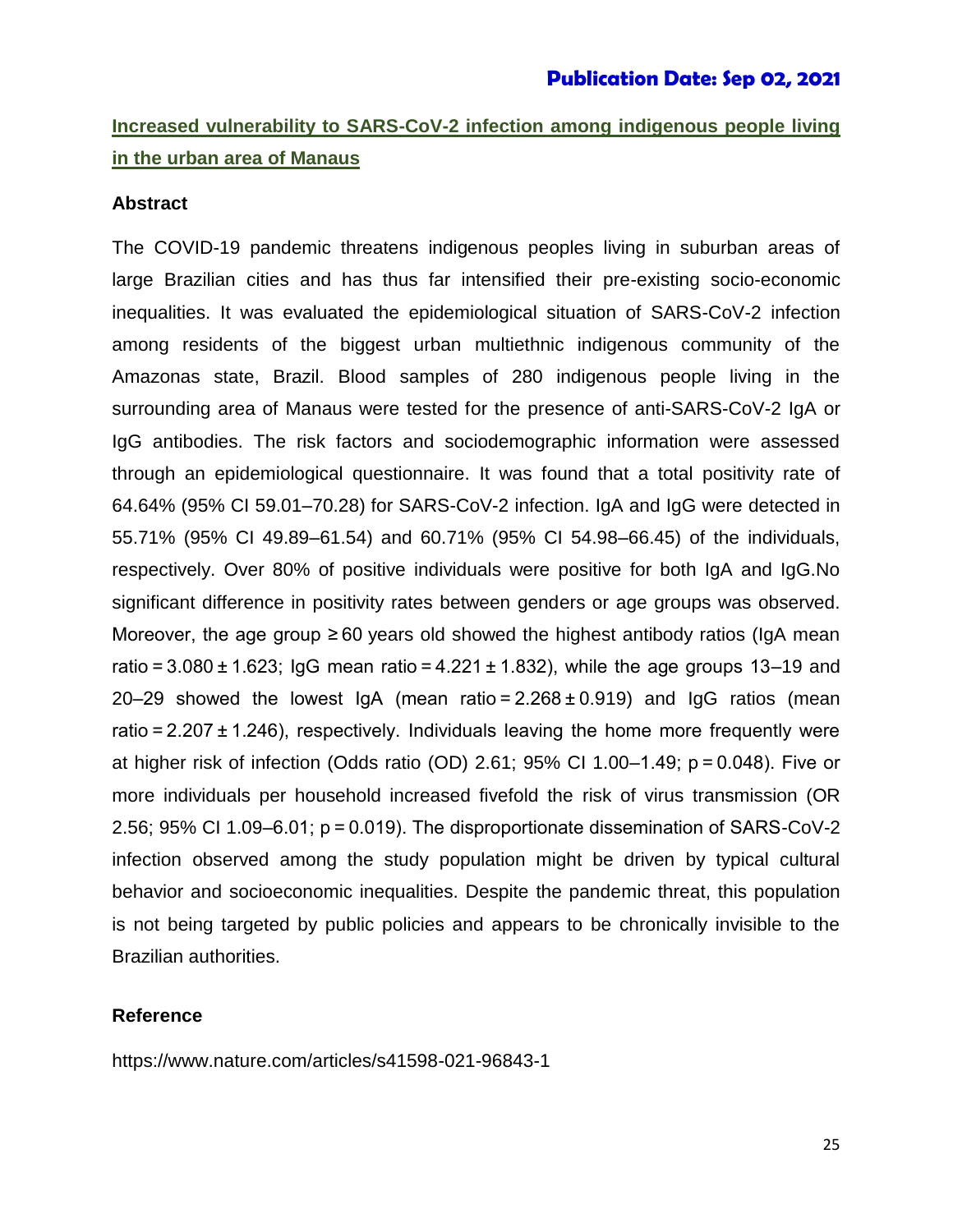**Mental well-being during the first months of Covid-19 in adults and children: Behavioral evidence and neural precursors**

# **Abstract**

Pandemics such as the Covid-19 pandemic have shown to impact our physical and mental well-being, with particular challenges for children and families. We describe data from 43 adults (31♀, ages = 22–51; 21 mothers) and 26 children (10♀, ages = 7–17 years) including pre-pandemic brain function and seven assessment points during the first months of the pandemic. It was investigated that (1) changes in child and adult wellbeing, (2) mother–child associations of mental well-being, and (3) associations between pre-pandemic brain activation during mentalizing and later fears or burden. In adults the prevalence of clinically significant anxiety-levels was 34.88% and subthreshold depression 32.56%. Caregiver burden in parents was moderately elevated. Overall, scores of depression, anxiety, and caregiver burden decreased across the 11 weeks after Covid-19-onset. Children's behavioral and emotional problems during Covid-19 did not significantly differ from pre-pandemic levels and decreased during restrictions. Mothers' subjective burden of care was associated with children's emotional and behavioral problems, while depression levels in mothers were related to children's mood. Furthermore, meeting friends was a significant predictor of children's mood during early restrictions. Pre-pandemic neural correlates of mentalizing in prefrontal regions preceded later development of fear of illnesses and viruses in all participants, while temporoparietal activation preceded higher subjective burden in mothers.

# **Reference**

https://www.nature.com/articles/s41598-021-96852-0

# **The relationship between serum 25-hydroxyvitamin D levels and the severity of COVID-19 disease and its mortality**

# **Abstract**

Supplemental vitamin D can reduce the risk and mortality of viral pneumonia. The relationship between 25 hydroxyvitamin D [25(OH)D] levels and the severity and mortality of Coronavirus disease 2019 (COVID-19) was evaluated. In this crosssectional study, the admitted patients with COVID-19 were categorized as mild,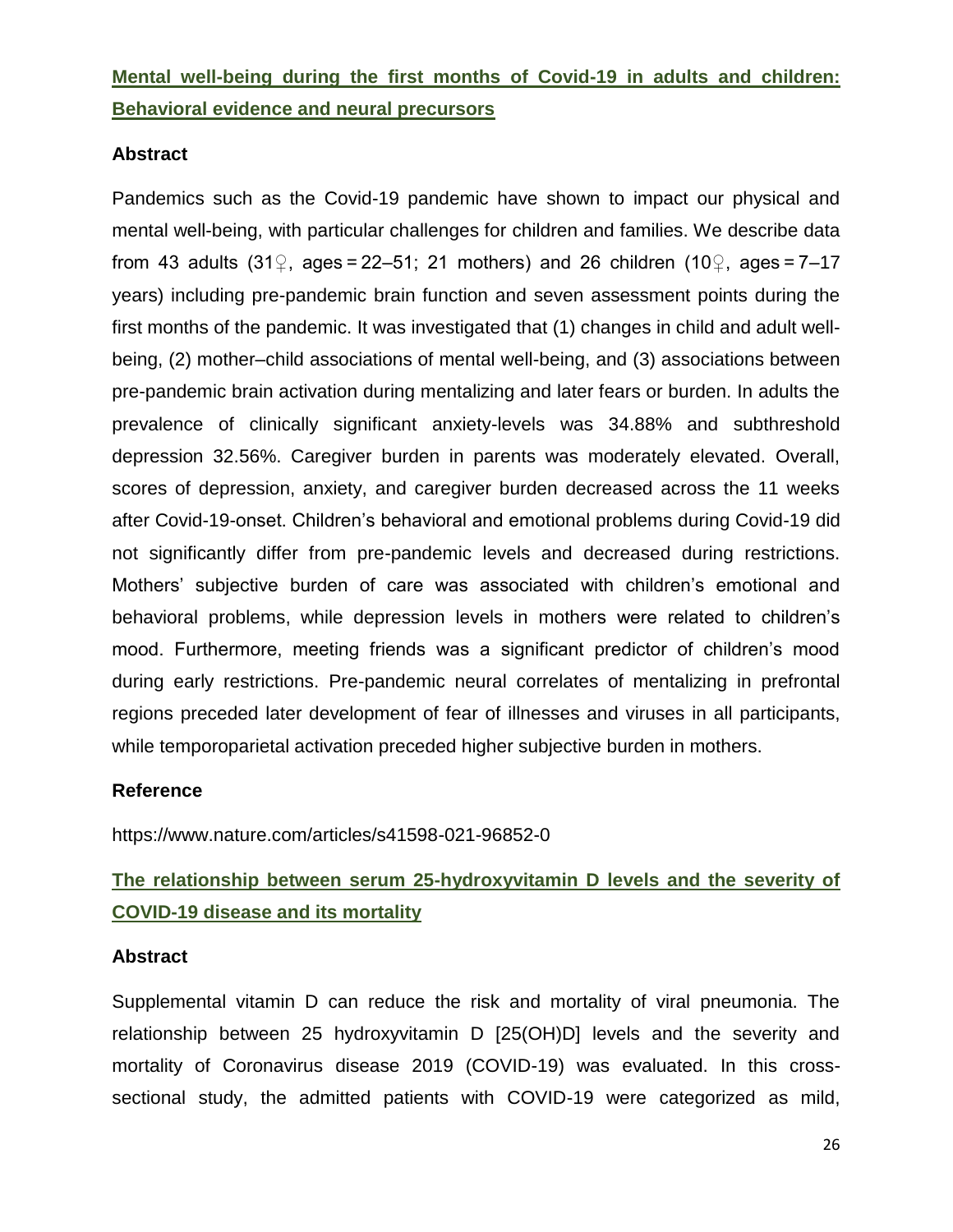moderate, severe, and critical based on clinical and radiologic characteristics. Calcium, phosphorus, albumin, creatinine, and serum 25(OH)D were measured and their correlation with the severity of disease and mortality were analyzed. During 2 months, 508 patients (442 patients in general wards and 66 patients in the intensive care unit (ICU)) were included. The participants were  $56 \pm 17$  years old (52% male, 37% with comorbidity). Concerning severity, 13%, 42%, 36%, and 9% had mild, moderate, severe, and critical diseases, respectively. The mortality rate was 10.8%. Admission to ICU, severity of disease and mortality decreased significantly across quartiles of 25(OH)D. According to multivariate logistic regression analysis, disease mortality had a positive correlation with age and had a negative correlation with the serum level of 25(OH)D, calcium, and albumin. In hospitalized patients with COVID-19, low 25(OH)D was associated with severe disease and increased ICU admission and mortality rate.

#### **Reference**

https://www.nature.com/articles/s41598-021-97017-9

# **Racial and ethnic disparity in clinical outcomes among patients with confirmed COVID-19 infection in a large US electronic health record database**

#### **Abstract**

*Background*: Racial and ethnic minority groups have been disproportionately affected by the US coronavirus disease 2019 (COVID-19) pandemic; however, nationwide data on COVID-19 outcomes stratified by race/ethnicity and adjusted for clinical characteristics are sparse. This study analyzed the impacts of race/ethnicity on outcomes among US patients with COVID-19.

*Methods*: This was a retrospective observational study of patients with a confirmed COVID-19 diagnosis in the electronic health record from 01 February 2020 through 14 September 2020. Index encounter site, hospitalization, and mortality were assessed by race/ethnicity (Hispanic, non-Hispanic Black [Black], non-Hispanic White [White], non-Hispanic Asian [Asian], or Other/unknown). Associations between racial/ethnic categories and study outcomes adjusted for patient characteristics were evaluated using logistic regression.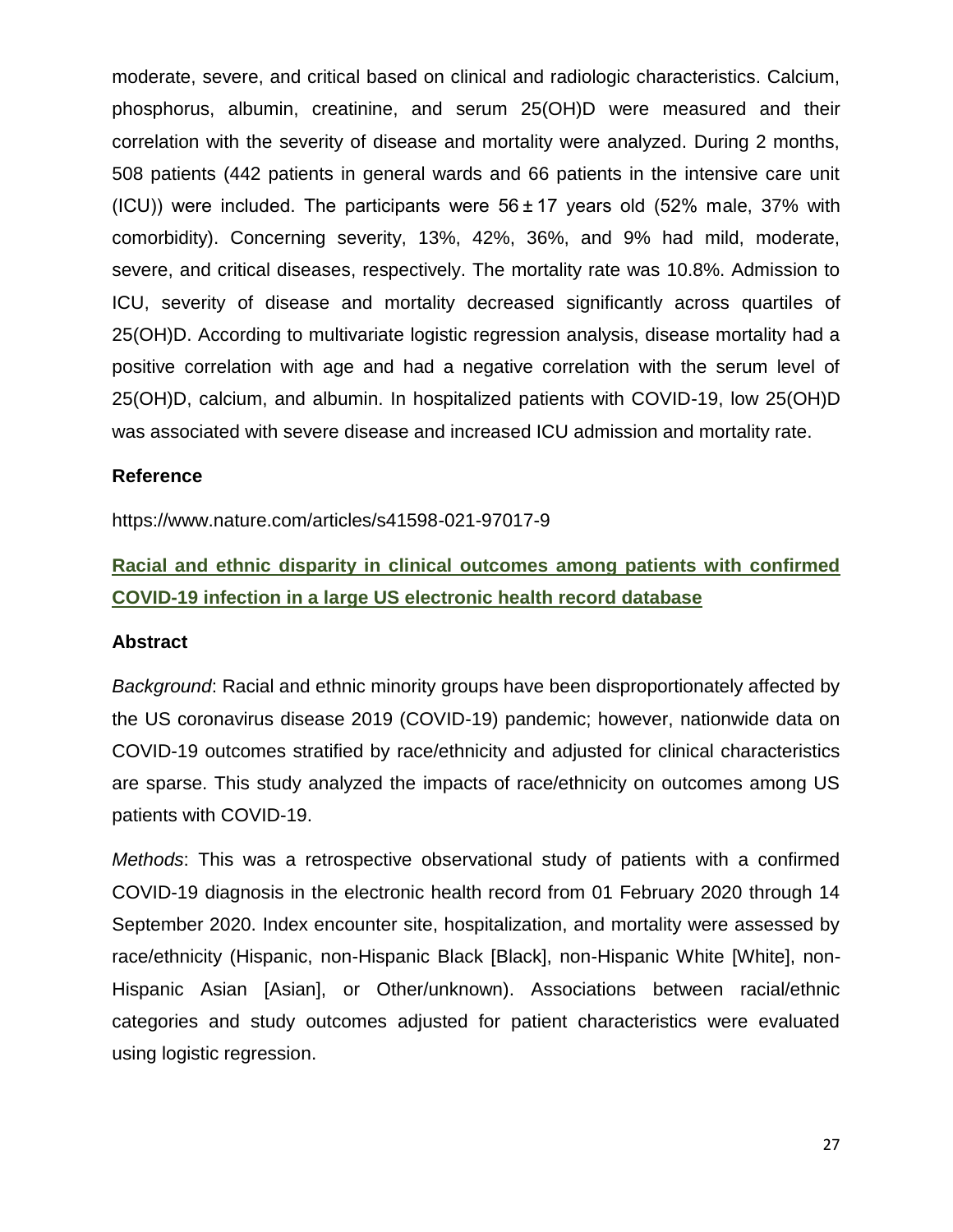*Findings*: Among 202,908 patients with confirmed COVID-19, patients from racial/ethnic minority groups were more likely than White patients to be hospitalized on initial presentation (Hispanic: adjusted odds ratio 1·690, 95% CI 1·620–1·763; Black: 1·810, 1·743–1·880; Asian: 1·503, 1·381–1·636) and during follow-up (Hispanic: 1·700, 1·638– 1·764; Black: 1·578, 1·526–1·633; Asian: 1·391, 1·288–1·501). Among hospitalized patients, adjusted mortality risk was lower for Black patients (0·881, 0·809–0·959) but higher for Asian patients (1·205, 1·000–1·452).

*Interpretation*: Racial/ethnic minority patients with COVID-19 had more severe disease on initial presentation than White patients. Increased mortality risk was attenuated by hospitalization among Black patients but not Asian patients, indicating that outcome disparities may be mediated by distinct factors for different groups. In addition to enacting policies to facilitate equitable access to COVID-19–related care, further analyses of disaggregated population-level COVID-19 data are needed.

#### **Reference**

https://www.thelancet.com/journals/eclinm/article/PIIS2589-5370(21)00355-2/fulltext

# **Adaptive immune determinants of viral clearance and protection in mouse models of SARS-CoV-2**

#### **Abstract**

Severe acute respiratory syndrome coronavirus 2 (SARS-CoV-2) has caused more than 160 million infections and more than 3 million deaths worldwide. While effective vaccines are currently being deployed, the adaptive immune determinants that promote viral clearance and confer protection remain poorly defined. Using mouse models of SARS-CoV-2, it was demonstrated that both humoral and cellular adaptive immunity contribute to viral clearance in the setting of primary infection. Furthermore, it was found that either convalescent mice or mice that receive mRNA vaccination are protected from both homologous infection and infection with a variant of concern, B.1.351. Additionally, we find this protection largely mediated by antibody response and not cellular immunity. These results highlight the *in vivo* protective capacity of antibodies generated to both vaccine and natural infection.

# **Reference**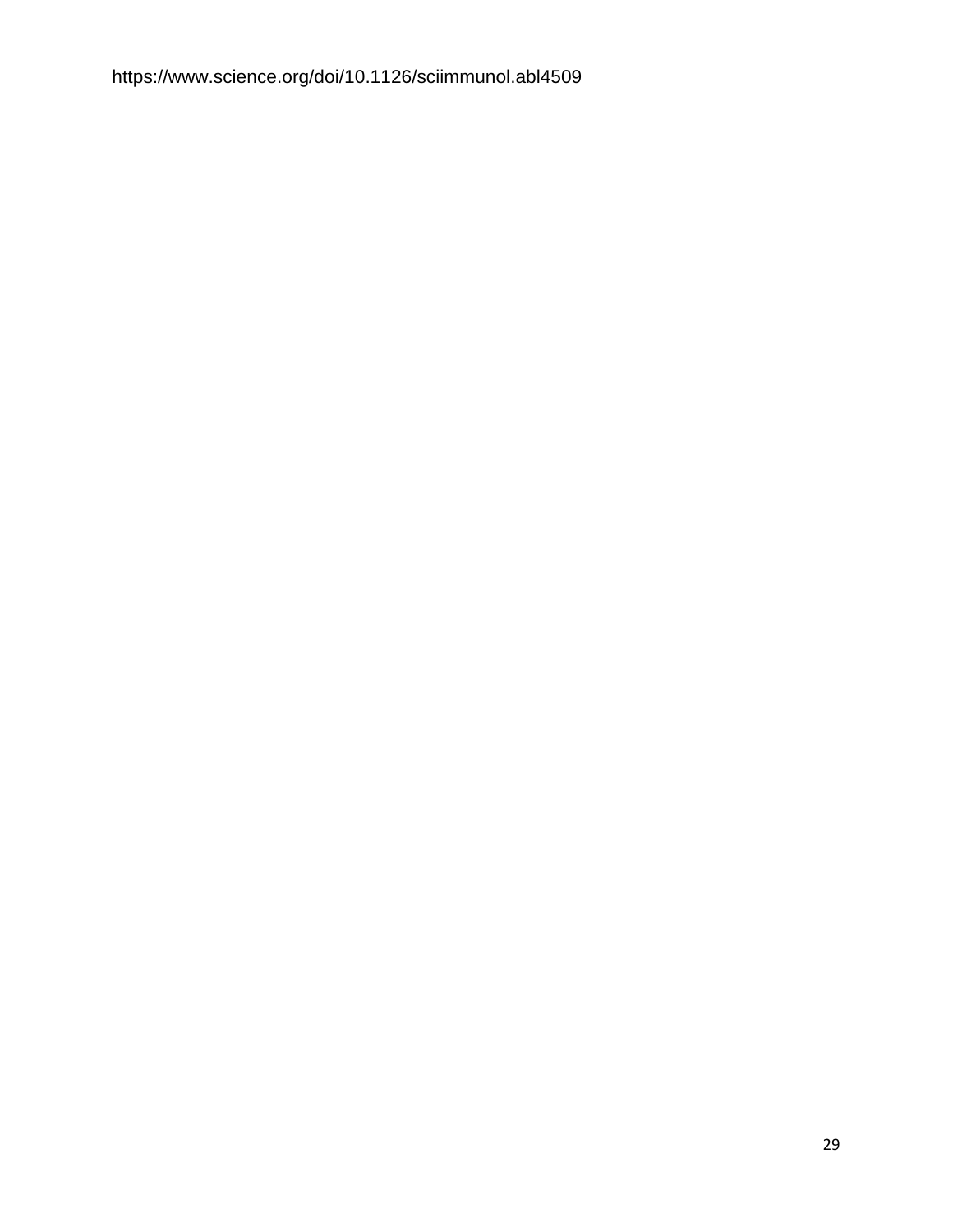# PERSPECTIVE

# **Publication Date: Sep 08, 2021**

# **Mesenchymal stem cell therapy for severe COVID-19**

The coronavirus disease 2019 (COVID-19), caused by severe acute respiratory syndrome coronavirus 2 (SARS-CoV-2), has placed a global public burden on health authorities. Although the virological characteristics and pathogenesis of COVID-19 has been largely clarified, there is currently no specific therapeutic measure. In severe cases, acute SARS-CoV-2 infection leads to immune disorders and damage to both the adaptive and innate immune responses. Having roles in immune regulation and regeneration, mesenchymal stem cells (MSCs) serving as a therapeutic option may regulate the over-activated inflammatory response and promote recovery of lung damage. Since the outbreak of the COVID-19 pandemic, a series of MSC-therapy clinical trials has been conducted. The findings indicate that MSC treatment not only significantly reduces lung damage, but also improves patient recovery with safety and good immune tolerance. Herein, the recent progress in MSC therapy for COVID-19 was summarized and also highlighted the challenges in the field. For more details, read the link given below.

# **Reference**

https://www.nature.com/articles/s41392-021-00754-6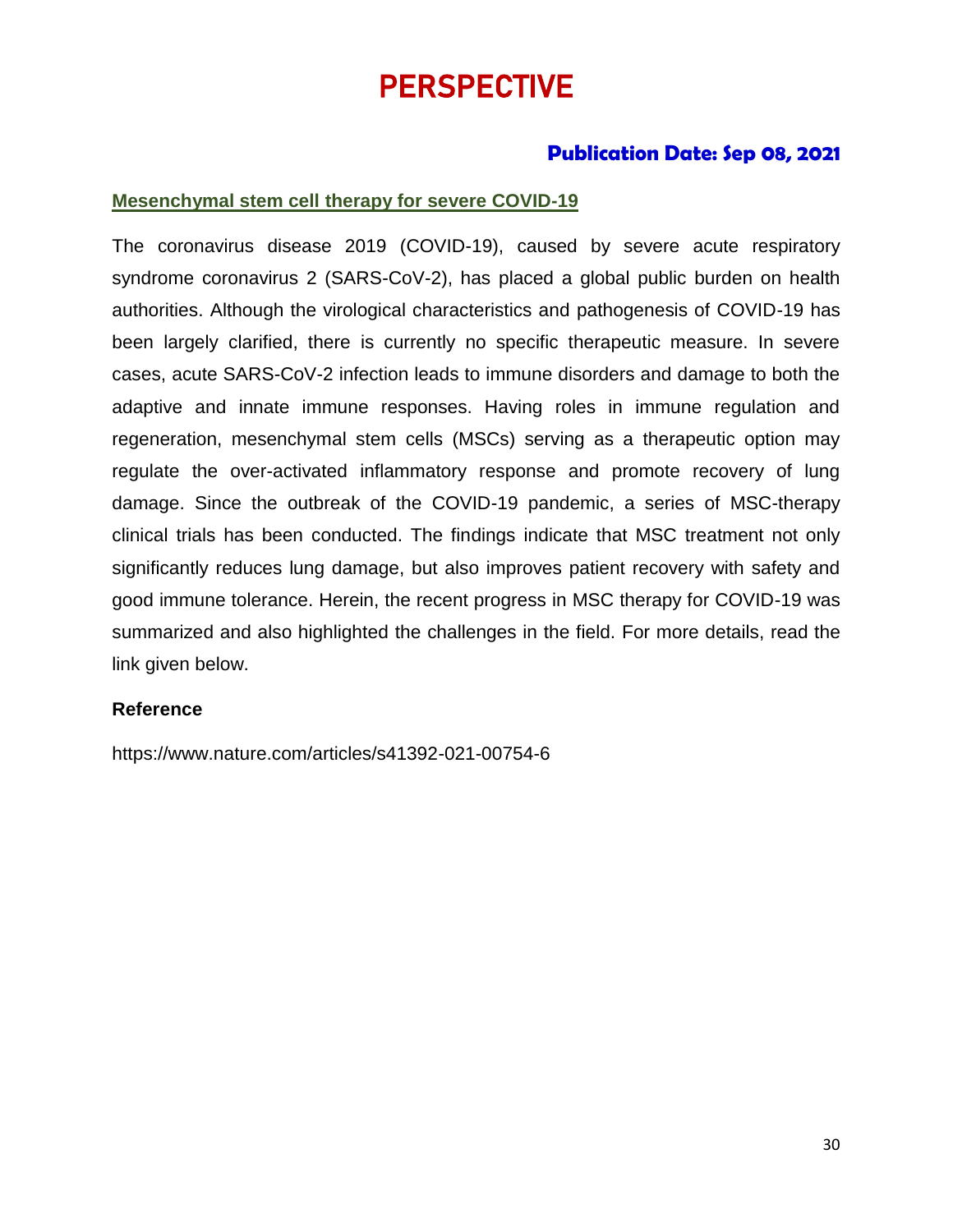# COMMENT

# **Publication Date: Sep 08, 2021**

# **T cell-oriented strategies for controlling the COVID-19 pandemic**

COVID-19 vaccination programmes are ongoing worldwide. Neutralizing antibodies are thought to be key for host protection against COVID-19; however, strategies that focus only on neutralizing antibodies may not be sufficient to cope with the pandemic in the longer term owing to the decay of antibody titres and the emergence of antibody-escape variants of SARS-CoV-2. Here, the protective roles of T cells in COVID-19 were described and the conservation of T cell epitopes in SARS-CoV-2 variants of concern, and discuss the potential contribution of T cell-oriented strategies to controlling the COVID-19 pandemic. For more details, read the link given below.

# **Reference**

https://www.nature.com/articles/s41577-021-00625-9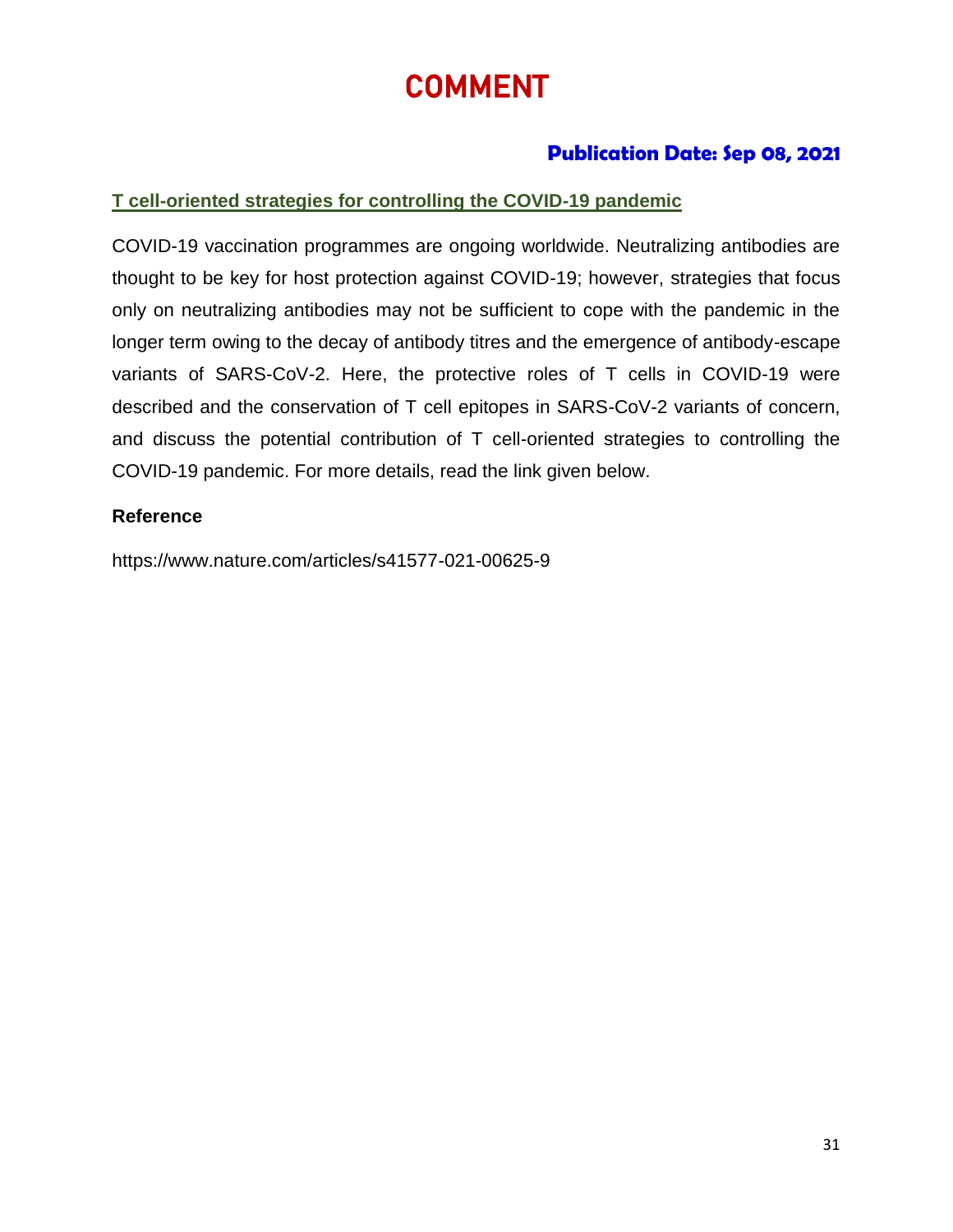# FORUM

# **Publication Date: Sep 03, 2021**

# **SARS-CoV-2 viral RNA levels are not "viral load"**

Efforts Ct values are commonly used as proxies of SARS-CoV-2 "viral load". Since coronaviruses are positive single stranded RNA ((+)ssRNA) viruses, current RT-qPCR target amplification does not distinguish replicative from transcriptional RNA. Although analyses of Ct values remain informative, equating them with viral load may lead to flawed conclusions as it is presently unknown whether (and to what extent) variation in Ct reflects variation in viral load or in gene expression. For more details, read the link given below.

# **Reference**

https://www.cell.com/trends/microbiology/fulltext/S0966-842X(21)00208-0